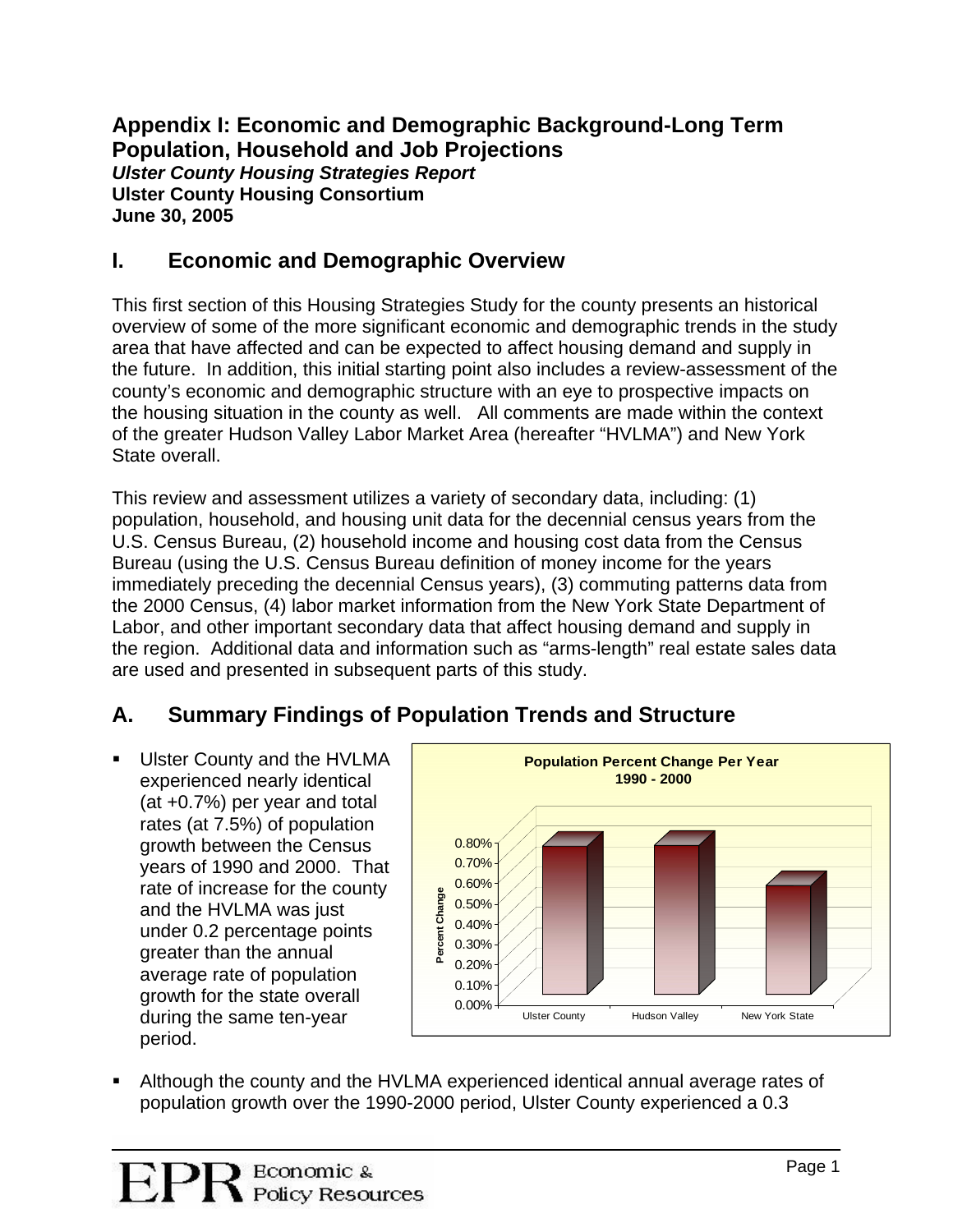percentage point decline in the percentage of its population under in the Age 15 Years category versus a 1.9 percentage point increase in the share of the population in the HVLMA (and a +0.8 percentage point increase statewide).

 Relative to the HVLMA and the state, the county also experienced a much more significant 5.3 percentage point decline in share of the total population in the Age 25 to 34 Years category over the period—an important demographic category for housing. This occurred in Ulster County in comparison to a 0.9 percentage point decline in share for the HVLMA as a whole, and a 3.0 percentage point decline for New York state overall.



- On the other side of the population share ledger, the county experienced a small increase in the share of its population Aged 45 to 64 years (at a 0.2 percentage point increase in share) over the 1990-2000 period. In comparison, the HVLMA (at a 0.4 percentage point decline in share) and the state (at a 1.0 percentage point decline in share) both experienced a decline in the percentage of their respective populations in the Aged 45 to 64 years category over the same 10-year time frame.
- In the Over 65 years category, the county experienced a 0.3 percentage point increase in share over the 1990-2000 period. In contrast, the Over 65 Years age category for the HVLMA was unchanged (at a 0.0% change in share) over the 1990-



2000 period, while the share of the state's population in this age category experienced a - 0.2 percentage point change in population share over the period.

In the Age 35-44 Years . category, the county and the HVLMA experienced similar +1.3 percentage point increases in share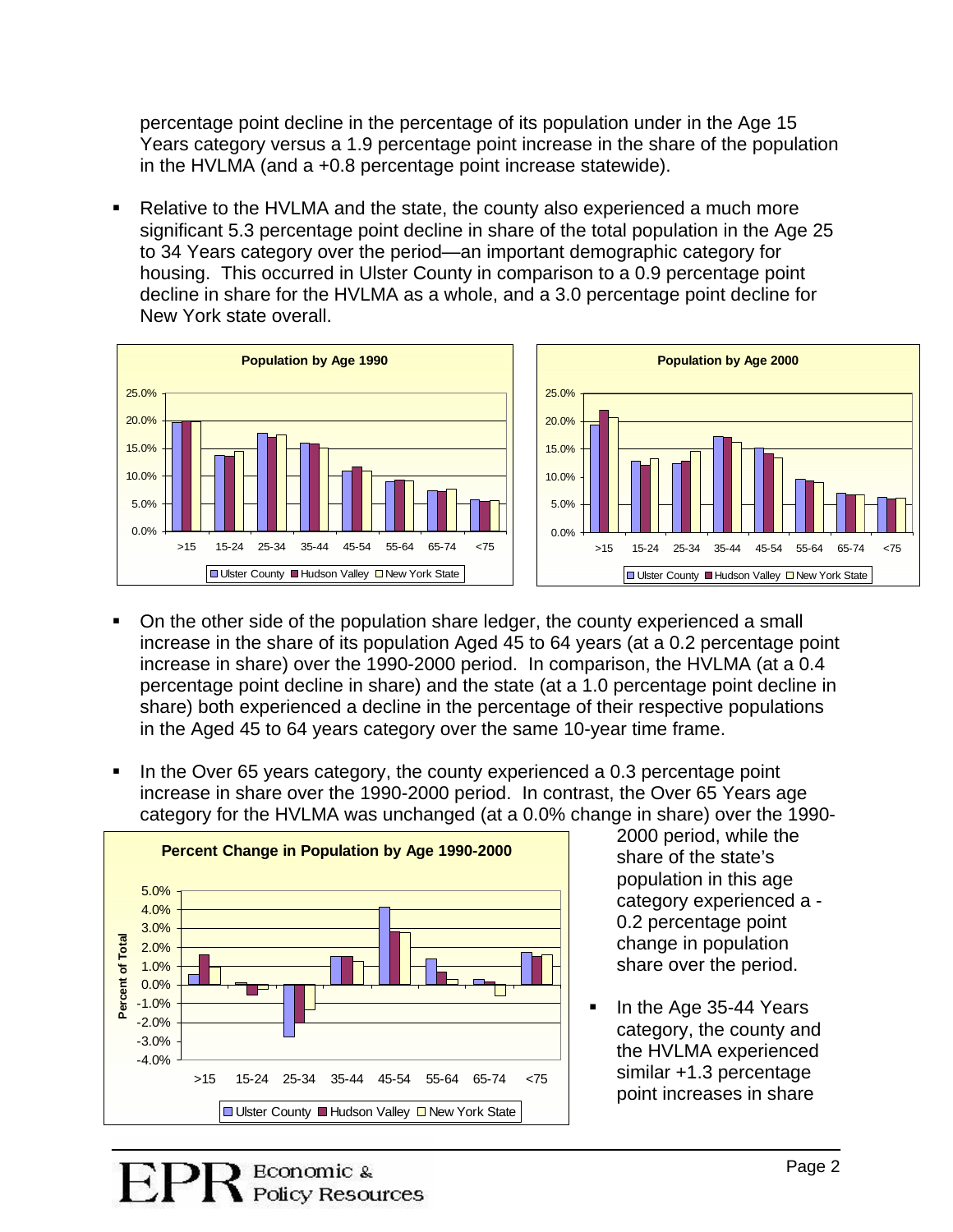over the 1990-2000 time period—reflecting the aging of the "baby boom" generation of the regional and state population. These increases in share were signific antly greater than the 1.1 percentage point increase in share experience by the stat e in this age category over the 1990s.

- Looking at the comparative age distribution data, the county, the HVLMA and the significantly lower share for the county at the lower end of the age spectrum and a . state had remarkably similar population age structures in 1990. By 2000, the disparate experience and differing shifts in age structure share resulted in a slightly higher share in the upper end of the age spectrum in 2000 structure when compared to the HVLMA and the state as a whole.
- Ulster County's population relative increase in population share in the Age 45 Years . and Up and Age 65 Years and Up demographic categories (including roughly double



in share of the Age 45+ Years category in the county implications for the demand and supply the county's current and prospective the rate of increase relative to the HVLMA and the state) will have significant and affordability of housing inventory

now and likely for a long period into the future for the county's residents and their families.

### **D: Do you want to insert median age of the population here?] [D**



#### **. Summary Findings Regarding Commuting Patterns B**

During the 1990s, the decline in the percentage of change in the two less than  $\blacksquare$ county experienced a total workers traveling under 24 minutes from their home to their place of work. This occurred at the same time the HVLMA as a whole experienced a mixed 24 minutes commuting time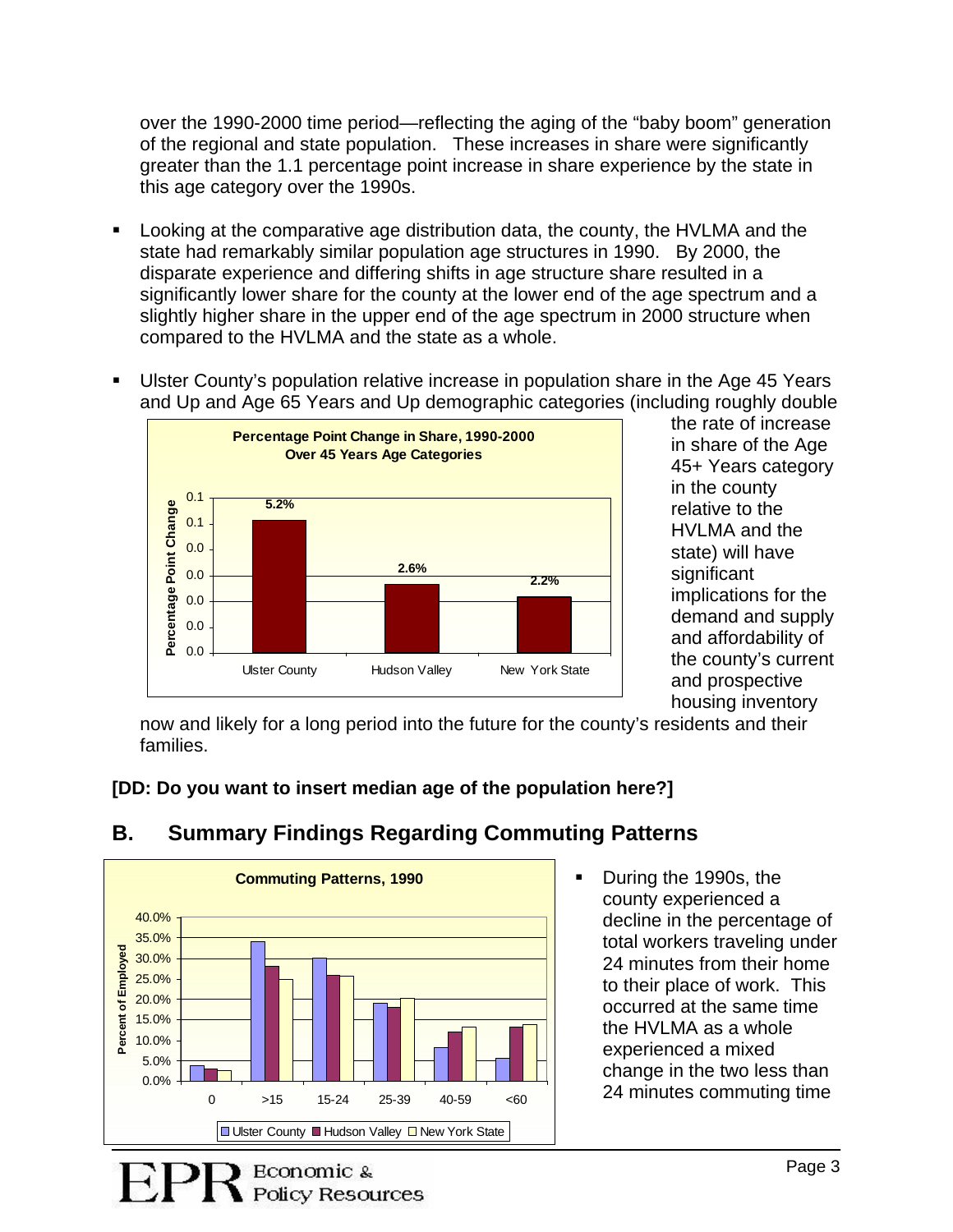categories. More specifically, the HVLMA on one side saw a decline in the percentage of its workers traveling under 15 minutes. On the other, the HVLMA experienced an increase in the percentage of workers traveling 15 to 24 minutes to work.

In the 25 to 39 minutes commuting time category, the percentage of workers in the county, the HVLMA, and the state traveling to work all stayed relatively steady (in the 18.0% to 20.2% of total workers) over the ten year 1990-2000 period.



- Over the 1990-2000 time frame, the county has experienced a significant increase in the percentage of workers traveling greater than 40 minutes (including the 40 to 59 minutes and t he greater than 60 minutes categories), mirroring the ten year changes in the HVLMA and the state overall.
- However, the percentage of commuters within Ulster County traveling greater than the HVLMA or the state, at 3.4 percentage points and 4.5 percentage points greater, 40 minutes to their place of work changed at a significantly greater rate than either respectively.
- At the other end of the commuting spectrum, all three peer group regions experienced a significant increase in the percentage of employed people with "zero" minutes commute or those workers that appear to be working at home. Ulster County experienced a roughly 50% (relative to the HVLMA) to roughly double



(relative to the state average) rate of increase in the number of workers having a "zero" minute commute.

. show a proportionally greater number of workers traveling further for employment and greater number of workers telecommuting and/or working from home—has This change at the two extremes of the commuting time spectrum—where the data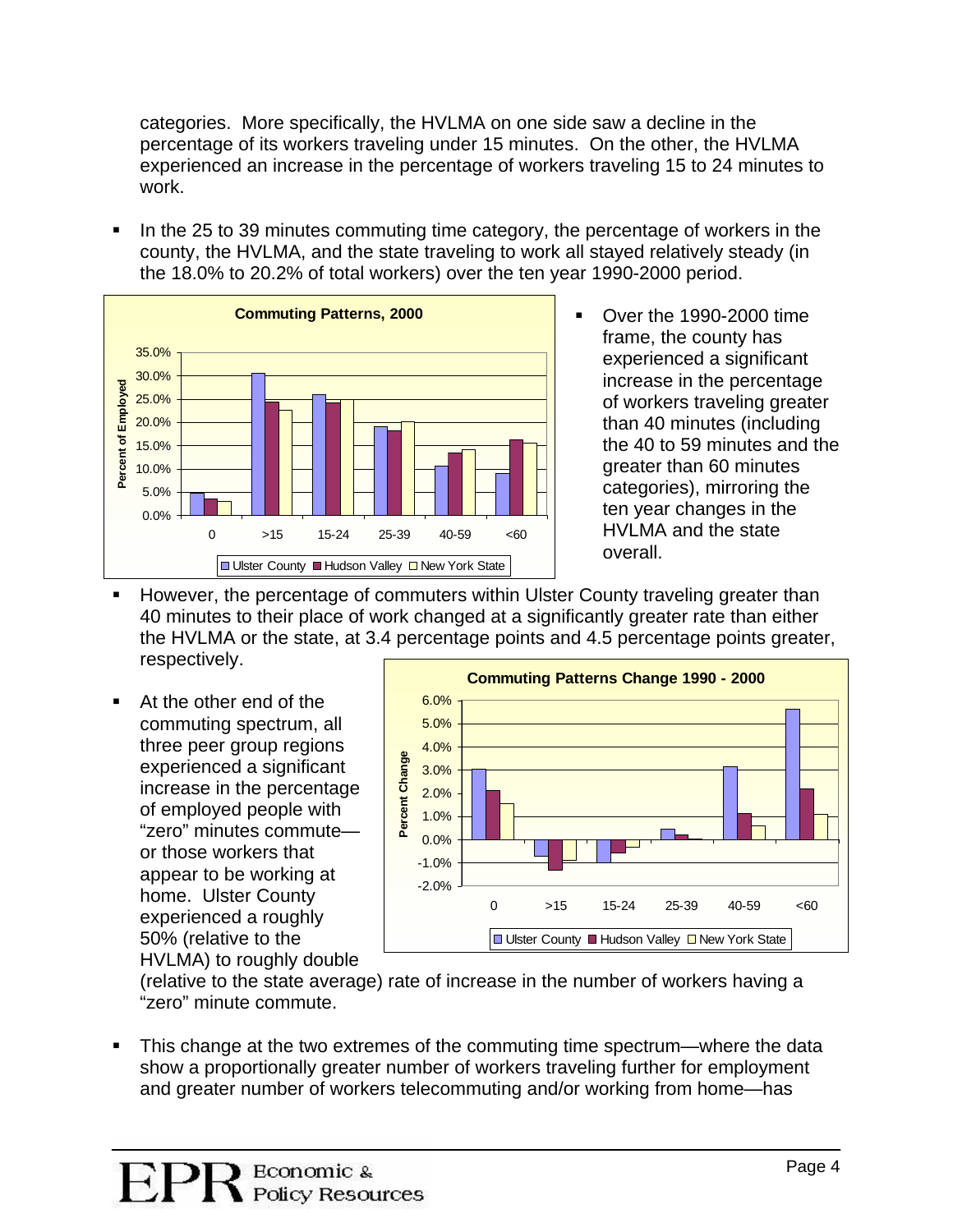important short-term and long-term implications for workforce housing both in the county and regionally.

- According to the 2000 Census, Ulster County had 81,726 employed workers. Of these, 66.5% of Ulster County residents work within the county, and the remaining 33.5% work primarily in Dutchess and Orange Counties.
- Regionally, Dutchess County has the largest percentage of residents working within the same county with 69.3%, while Putnam has the smallest percentage of residence working and living in the same county at 28.8% in 2000.

|             |          | Place of Residence |        |          |          |        |             |  |  |  |  |
|-------------|----------|--------------------|--------|----------|----------|--------|-------------|--|--|--|--|
|             | Dutchess | Orange             | Putnam | Rockland | Sullivan | Ulster | Westchester |  |  |  |  |
| Dutchess    | 69.3%    | 3.4%               | 3.1%   | 0.2%     | 0.9%     | 13.1%  | 0.3%        |  |  |  |  |
| Orange      | 3.0%     | 65.5%              | 0.8%   | 1.3%     | 16.6%    | 10.6%  | 0.3%        |  |  |  |  |
| Putnam      | 3.5%     | 0.3%               | 28.5%  | 0.1%     | 0.0%     | 0.3%   | 0.6%        |  |  |  |  |
| Rockland    | 0.5%     | 6.4%               | 0.9%   | 54.4%    | 1.3%     | 0.7%   | 0.9%        |  |  |  |  |
| Sullivan    | 0.0%     | 0.6%               | 0.0%   | 0.1%     | 67.4%    | 0.9%   | 0.0%        |  |  |  |  |
| Ulster      | 2.7%     | 1.3%               | 0.1%   | 0.1%     | 3.8%     | 66.5%  | 0.1%        |  |  |  |  |
| Westchester | 11.6%    | 3.7%               | 41.6%  | 8.3%     | 0.9%     | 1.4%   | 62.9%       |  |  |  |  |
| Outside LMA | 9.5%     | 18.9%              | 25.0%  | 35.4%    | 9.2%     | 6.5%   | 35.0%       |  |  |  |  |
| Total       | 100.0%   | 100.0%             | 100.0% | 100.0%   | 100.0%   | 100.0% | 100.0%      |  |  |  |  |
|             |          |                    |        |          |          |        |             |  |  |  |  |

Percent of County Employed Residence Working in Respective Hudson Valley LMA Counties, 2000

Source: 2000 US Census

As Prepared by Economic & Policy Resources, Inc.

#### Percent of County Workers Residing in Respective Hudson Valley LMA Counties, 2000

|       |                  |          |        |        | Place of Residence |          |                |             |              |        |
|-------|------------------|----------|--------|--------|--------------------|----------|----------------|-------------|--------------|--------|
|       |                  | Dutchess | Orange | Putnam | Rockland           | Sullivan | <b>J</b> Ister | Westchester | Outside LMAl | Total  |
| Work  | <b>Dutchess</b>  | 77.8%    | 4.5%   | .3%    | 0.2%               | 0.2%     | 9.3%           | 1.1%        | 5.4%         | 100.0% |
|       | <b>Orange</b>    | 3.0%     | 78.3%  | 0.3%   | .4%                | 3.8%     | 6.8%           | 1.0%        | 5.5%         | 100.0% |
|       | <b>I</b> Putnam  | 18.7%    | 2.1%   | 57.2%  | 0.6%               | 0.0%     | 0.9%           | 10.4%       | 10.1%        | 100.0% |
| ৳     | <b>IRockland</b> | 0.6%     | 9.7%   | 0.4%   | 71.3%              | 0.4%     | 0.6%           | 3.6%        | 13.4%        | 100.0% |
|       | Sullivan         | 0.3%     | 37%    | 0.0%   | 0.8%               | 84.2%    | 3.1%           | 0.2%        | 7.8%         | 100.0% |
| Place | Ulster           | 5.3%     | 3.1%   | 0.1%   | 0.1%               | 1.7%     | 84.0%          | 0.4%        | 5.3%         | 100.0% |
|       | Westchester      | 3.7%     | .4%    | 5.0%   | 2.7%               | 0.1%     | 0.3%           | 66.6%       | 20.2%        | 100.0% |

Source: 2000 US Census

As Prepared by Economic & Policy Resources, Inc.

 Of Ulster County's 64,729 workers, 84.0% of the workers resided in the County. Within the HVLMA, only Sullivan County had a larger percentage of its workers residing within their same county of residence.

- As of the 2000 Census, the above table also shows that a total of only 13.7% of Ulster County workers reside in either Dutchess County, Orange County, or outside the LMA (adding 5.3% for Dutchess County, 3.1% for Orange County, and 5.3% for the Outside of the LMA categories) .
- Within the HVLMA, Putnam County has the smallest percentage of workers who reside the same county—with a total of only 57.2% of that county's workers actually living in the county. The above table shows that Putman County draws its workers principally from Dutchess County, Westchester County, and from outside the LMA.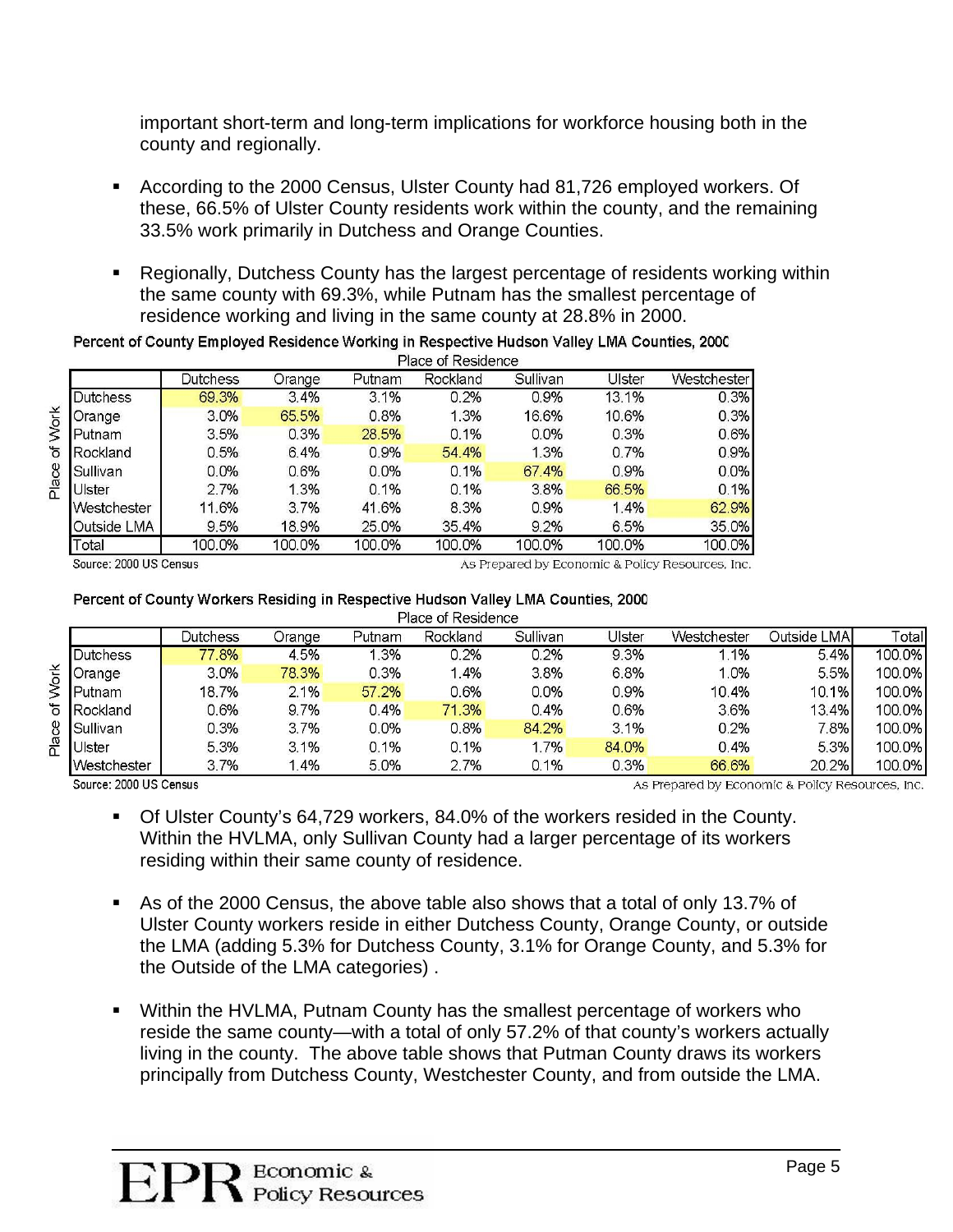- As illustrated in the accompanying maps and above tables, each indiv idual county—including Ulster County and all of the counties within the HVLMA), has more employed residents than jobs. As such, it is apparent that county residents commute to job centers outside the geographic boundaries of<br>each county and the HVLMA as a whole.
- Of the 64,729 employed residents of the county, only 54,373 wor k in the County, corresponding to roughly 2/3 (approximately 66.5%) of the county's job opportunities. These data indic ate the remaining





employment opportunities in the county are filled by persons who do not reside within the county.

- Dutchess County, Orange County, and Sullivan County employ the majority of Ulster county residents who work outside of the county.
- These data also show that Dutchess County, Orange County, and Sullivan County als o are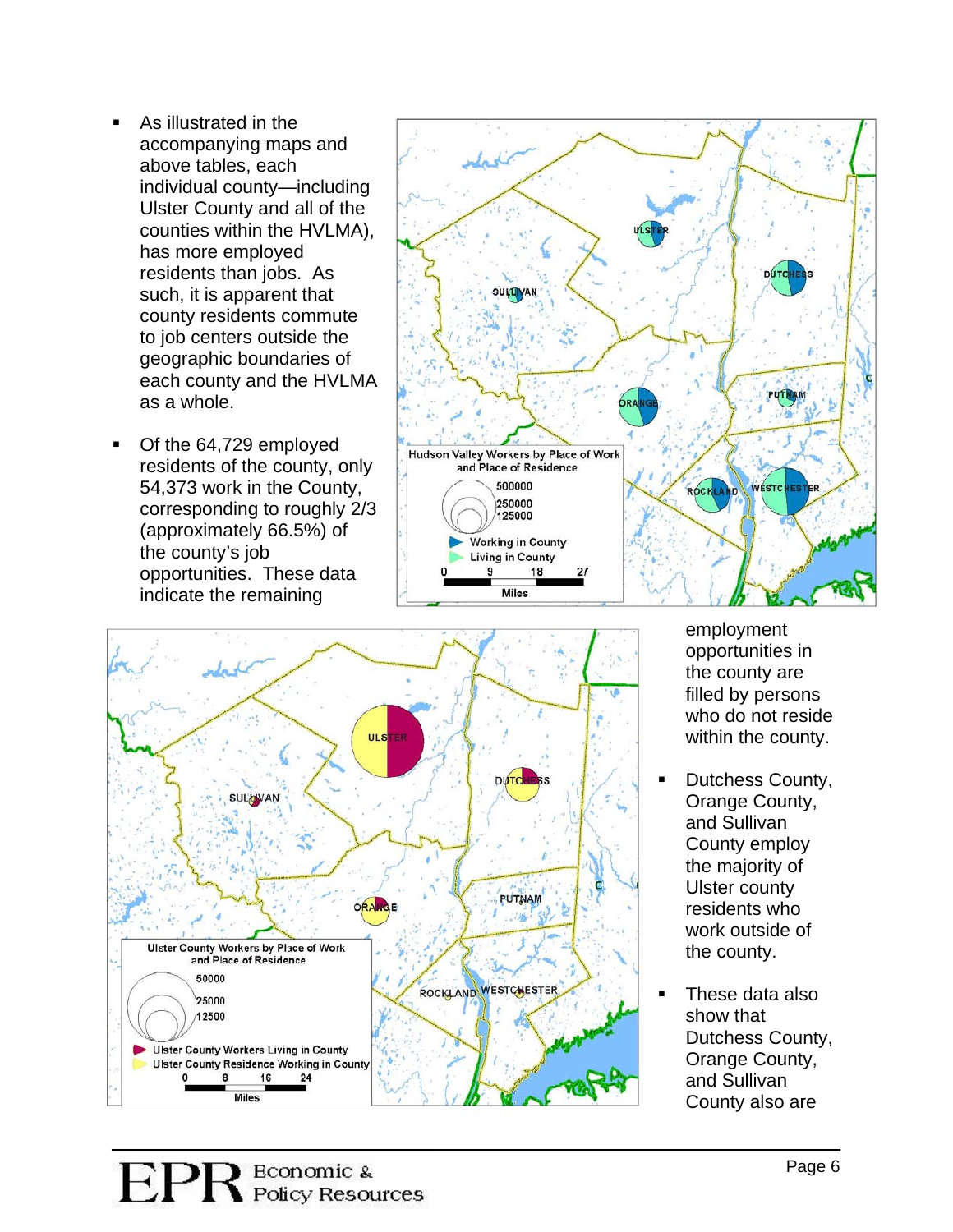the place of residence for the majority of non-Ulster County workers who are employed within the county.



## **C. Summary Findings Regarding Employment**

- **Ulster County's** total employment grew at a slightly slower rate between 1995 and 2003 when compared to the HVLMA as a whole—at 1.54% per year versus 1.9% per year, respectively.
- . In 2000, over 50%

of Ulster County's employment was found in two industry sectors, Services (at 38%) ond Covernment (at 28%) The Betail cector was the county's 2<sup>rd</sup> largest and Government (at 28%). The Retail sector was the county's  $3<sup>rd</sup>$  largest employment category, with a total of 16% of the county's employment base in 2000.



**The remaining five** industry the Agricultural Wholesale Trade categories corresponding to sector, the **Construction** sector, the **Transportation** sector, the sector, and the Financial Services sector, represented approximately

17% of Ulster County's total employment base in April of calendar year 2000.

. categories. Of the above-referenced sectors, the county has lost relative share vis-A comparison of Ulster County's employment base to that of the HVLMA in 2003 indicated that the HVLMA has a significantly higher concentration in the Construction, Transportation, Wholesale Trade, Financial Services, and Services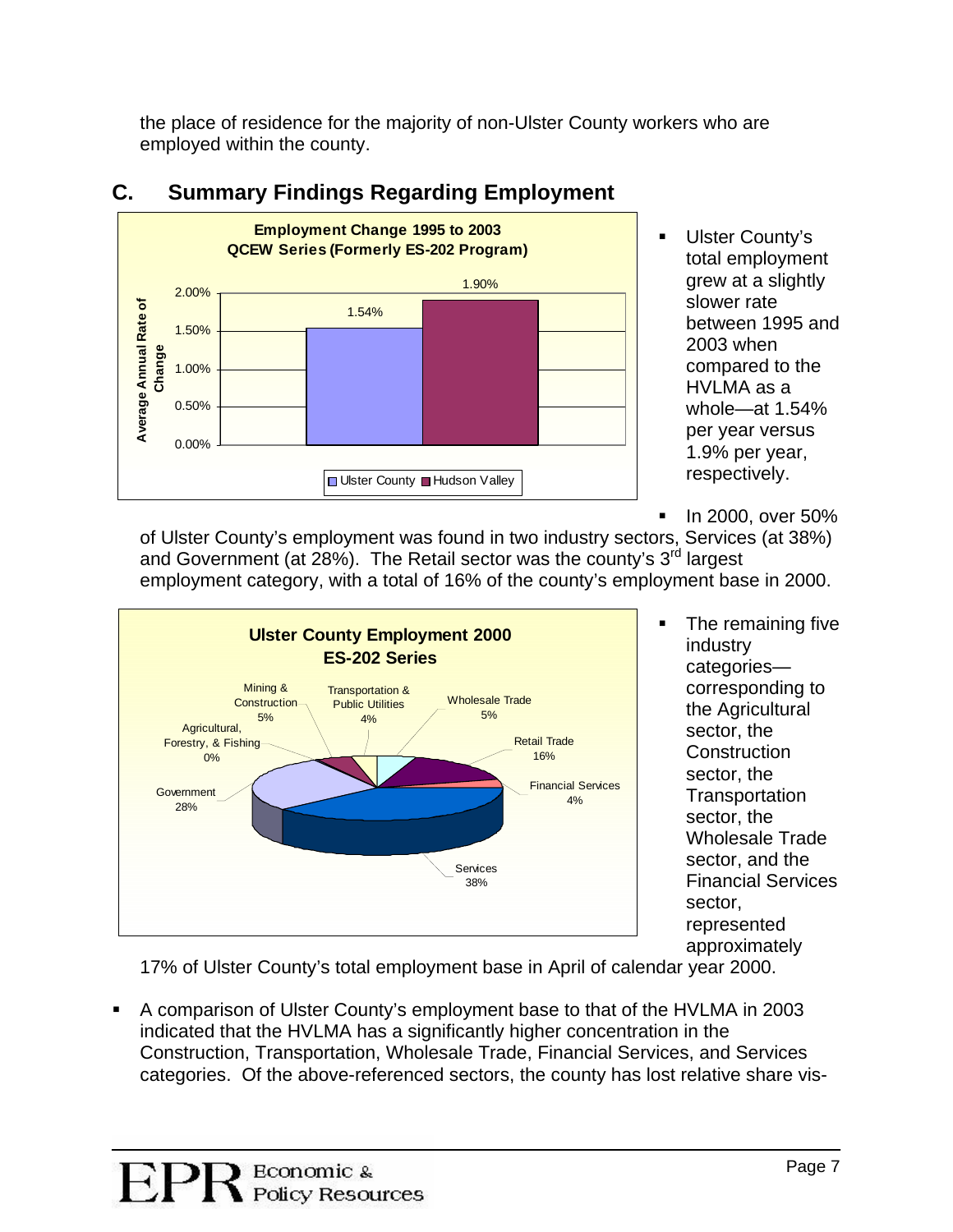à-vis the HVLMA over the 1995-2003 time period in the Construction, Transportation, and Wholesale Trade categories.

In 2003, the data indicated Ulster County had a larger percentage or higher reliance employment sector and Retail Trade employment category over the 1995 to 2003 on the employment in the Agricultural, Retail Trade, and Government employment sectors than the HVLMA. Of these employment categories, the county lost employment share (or prominence) relative to the HVLMA in the Agricultural time period.

| Comparison of Employment Structure: Ulster County and HVLMA |                                  |                      |  |  |  |  |  |
|-------------------------------------------------------------|----------------------------------|----------------------|--|--|--|--|--|
|                                                             | Percent Of Total Employment-2003 |                      |  |  |  |  |  |
| Industry                                                    | Ulster                           | <b>Hudson Valley</b> |  |  |  |  |  |
|                                                             | County                           | <b>LMA</b>           |  |  |  |  |  |
| Agricultural, Forestry, & Fishing                           | 0.30%                            | 0.05%                |  |  |  |  |  |
| Mining & Construction                                       | 4.20%                            | 6.01%                |  |  |  |  |  |
| <b>Transportation &amp; Public Utilities</b>                | 1.84%                            | 3.16%                |  |  |  |  |  |
| <b>Wholesale Trade</b>                                      | 3.46%                            | 4.71%                |  |  |  |  |  |
| Retail Trade                                                | 17.40%                           | 13.99%               |  |  |  |  |  |
| <b>Financial Services</b>                                   | 4.64%                            | 5.99%                |  |  |  |  |  |
| Services                                                    | 40.22%                           | 45.18%               |  |  |  |  |  |
| Government                                                  | 27.95%                           | 20.90%               |  |  |  |  |  |

Over the 1995-2003 period, the county has increased relative employment share or sector. In each of these two employment sectors, the county added employment at . prominence in two major sectors—the Financial Services sector and the Services a relatively faster pace than the HVLMA as a whole over the period (In the following charts Hudson Valley equals the HVLMA).

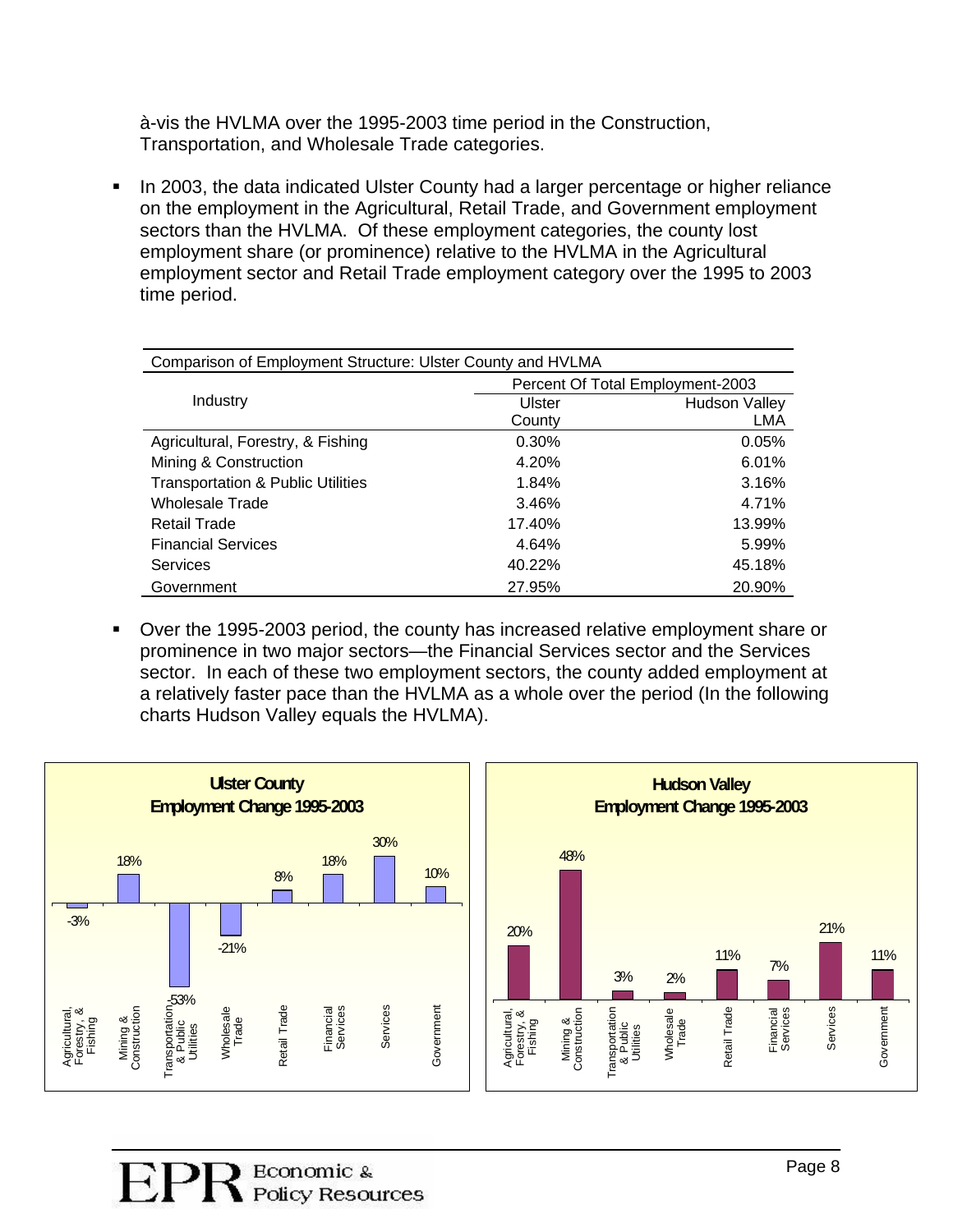# **D. Summary Findings on Households and Housing**

- According to the 2000 Census, the median household income in the HVLMA in calendar year 1999 was approximately 34% greater than that the median household income in the county with a difference of roughly \$15,000 per household.
- Of the total number of households in all three peer geographic areas, over 75% of all households receive wage and salary income whether in Ulster C ounty, the HVLMA, or statewide in calendar 1999.
- The second highest category in calendar year households with reported . and Rent (IDR) category . 1999 in terms of percentage of income by source was the Interest, Dividends, Among the three peer





regions, the HVLMA had a greatest percentage of its households receiving IDR relative to both Ulster County or the state as a whole.

- Social Security (SS) income was the third highest category in terms of the percentage of households reporting to have received such income in calendar 1999. Just under 30% of the households in all three peer geographic regions were reported to have received SS in calendar year 1999.
- Only 15% of the county's residents reported on their 2000 Census to have received income from Self-Employment—suggesting that the number of residents that were working at home were more likely to be telecommuting than were likely to be selfemployed.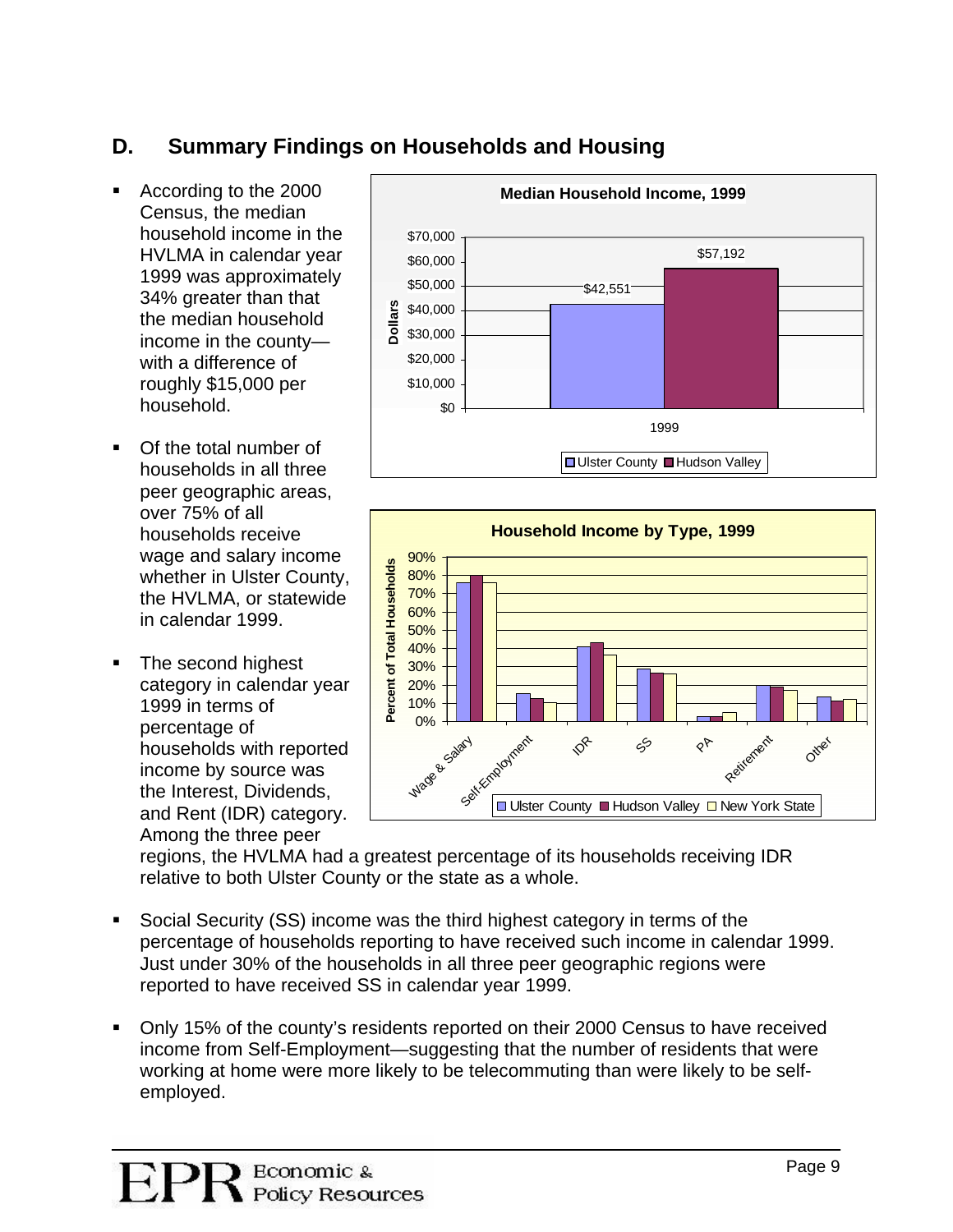- The smallest income category reported by the peer geographic regions in calendar year 1999 in percentage terms was those households reporting to have received Public Assistance income (PA). Both Ulster County and the HVLMA had a relatively smaller percentage of their respective households receiving PA income than was the case in 1999 for New York State as a whole. This was an expected finding, given the likely urban area bias in this indicator for other parts of the state.
- Since 2001, Ulster County's median household income increased slightly compared to the HVLMA, rising nearly 4 percentage points between 2001 and 2003—or from 74.7% of the HVLMA average to 77.3% of the HVLMA average in 2003.
- Examining the change in the number of households



among the different household income groupings for all three peer geographic regions showed that all income levels experienced an increase in the number of households within the each category level over the 1989 to 1999 time period.

 In comparison to the HVLMA and the state as a whole, the county experienced a mix of higher and lower increases in household income level categories. The higher than average changes for the county occurred at each end of the household income spectrum. The largest relative change in share occurred in: (1) the less than

\$10,000 annual income level on the lower household income end of the spectrum, and (2) in the \$50,000 to 74,999, \$75,000 to \$99,999 and \$100,000 and above income levels on the higher end of the spectrum.

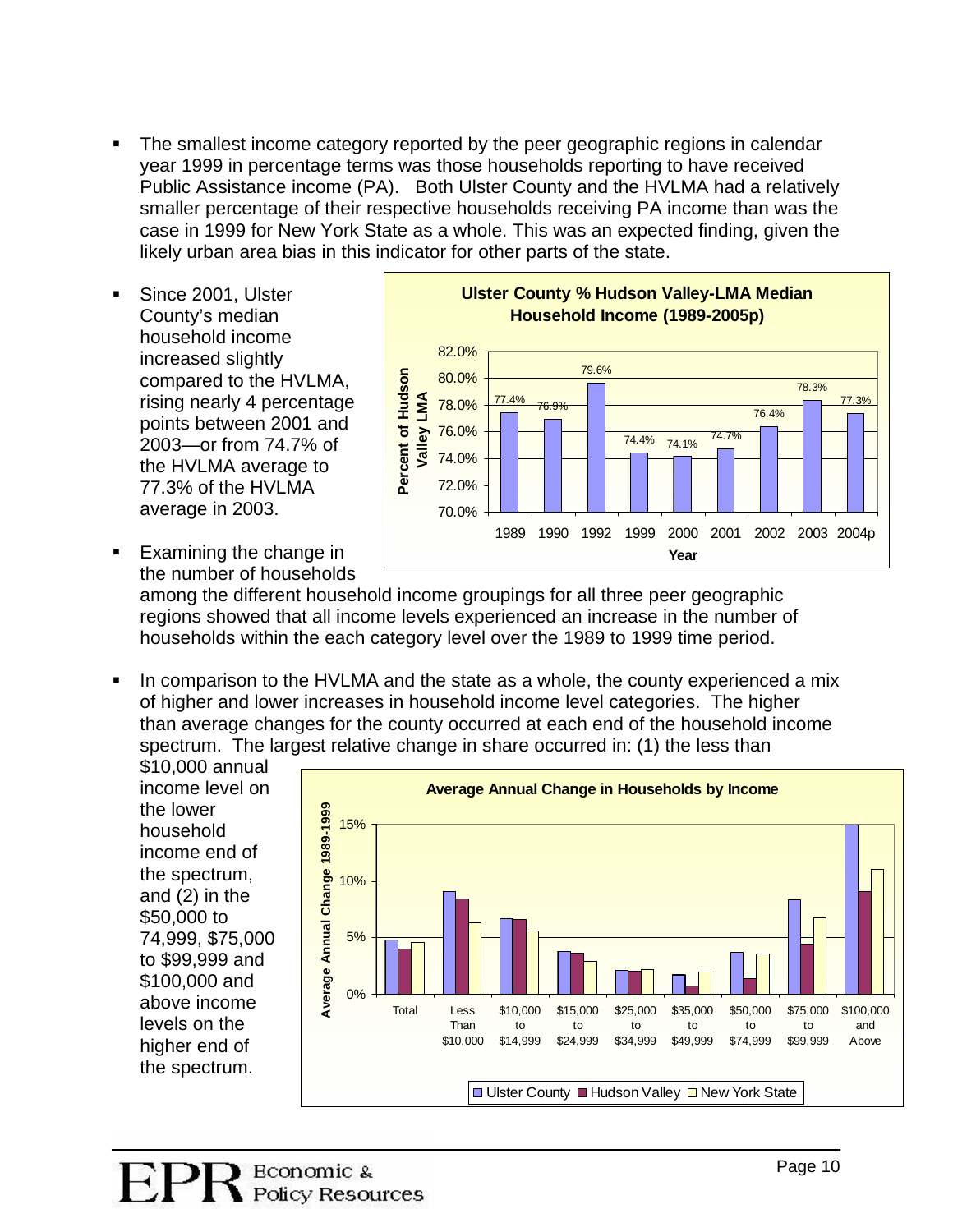These data suggest that the county may have experienced and may be continuing to experience—a relative decline in middle-class, working family residents in the county. However, the apparent r elative price

attractiveness of the county's housing inventory have—and may still be attracting—young families to the region. In addition, the relative price attractiveness of the county's available land may also have encouraged—and may still be encouraging upper income households to migrate to the county from less price attractive parts of the region. Each trend—if true—has major current and future housing market implications for the county.

 Looking at the change in the number of households over the 1990s, the county experienced the largest percentage increase in the number of households of the three geographic peer groups used in this comparative economicdemographic analysis. over the 1990 to 2000 time period. Over the period, the





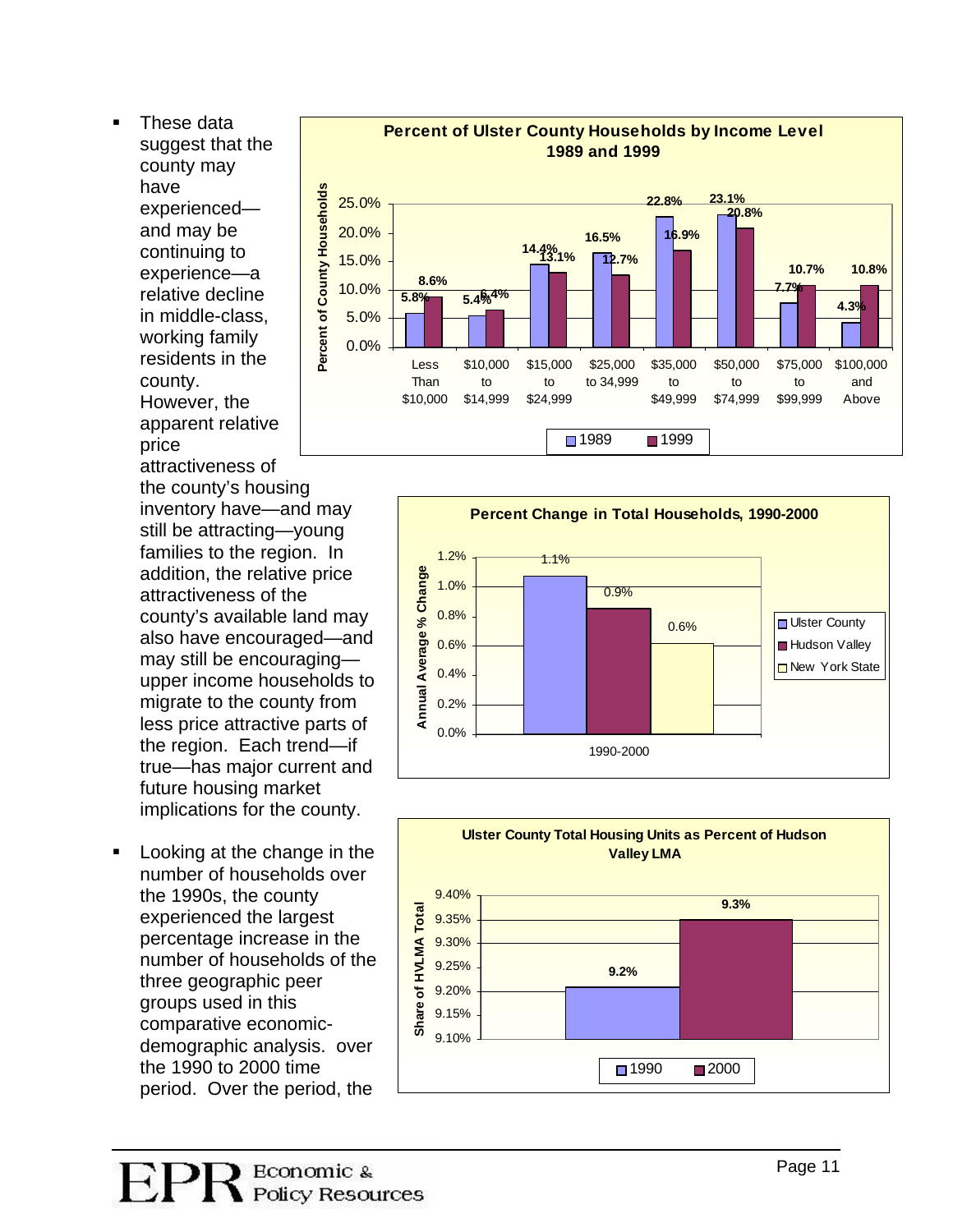county added households at the rate of 1.1% per year—versus a 0.9% per year rate and a 0.6% per year rate for the HVLMA and the state as a whole, respectively.

- This higher than average increase in the number of households in the county carried over to the comparative growth in housing units over the 1990-2000 period for the three geographic peer regions. Overall, the county experienced a slight gain in share of housing units between 1990 and 2000, increasing from approximately 9.2% of the HVLMA's total housing units in 1990 to 9.35% of the total housing units in 2000.
- One factor underpinning this relatively higher rate of increase in the county's number of housing units may be the county's proportionately larger decline in persons per

housing unit over the 1990s. The county's average number of persons per housing unit declined at a significantly faster rate than either the HVI MA or the New York State average, falling from 2.58 persons per housing unit in 1990 to 2.46 persons per housing unit in—a decline of



0.12 persons per unit over the period or roughly three to four times more than either the HVLMA or state averages, respectively.

 Although those disparate change in persons per housing unit numbers do not appear to be significant in and of themselves, it should be noted that the persons per

housing unit difference applies to a total of 77,656 housing units across the county. For example, the 0.09 person per housing u nit decline translates into a need for an addit ional 2,791 housing units in the county in 2000— at 2.46 persons per housing unit—just to accommodate the



greater than average decline in the average number of persons per housing unit versus the HVLMA during the 1990s. In comparison to the 5,940 housing units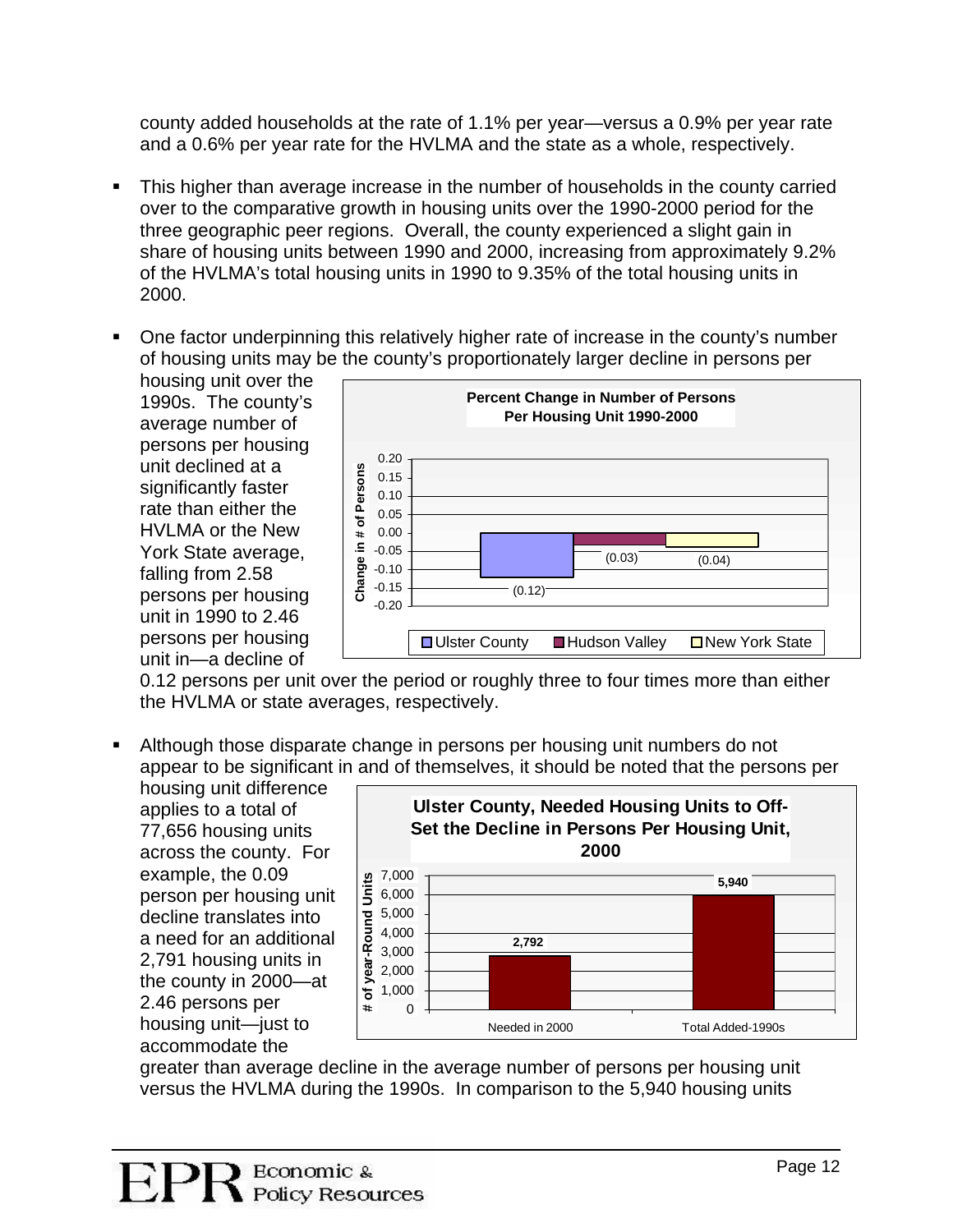added to the county's housing inventory during the 1990-2000 time frame, that number corresponds to 47.0% of the total number of housing unit additions to the county's housing inventory during the entire decade of the 1990s.

- Declining household size and the corresponding decline in the average number of persons per housing unit means that the county's housing stock must work significantly harder per 1,000 persons in the population today than was the case back as recently as in 1990. This phenomenon, in part, begins to explain the reported housing cost pressures that have emerged in the county over the past 5 or so years as housing market price pressures have been reported to have intensified in the county and the broader HVLMA region.
- **Looking at the trends in** occupied housing units in the county, Ulster County had a slightly larger percentage of owner occupied housing units in comparison to the HVLMA. Both the county and the HVLMA, in turn, had a considerably higher percentage of owner occupied housing units when compared to the state average for both 1990 and 2000.
- Given the above, the opposite was true for renter occupied housing units for both the county and HVLMA peer regions, where each had a significantly smaller percentage of renter occupied housing units in comparison to the state as a whole during 1990 and 2000.





- However, all three peer geographic areas experienced an increase in the percentage of owner occupied housing units between 1990 and 2000, and a corresponding decline in the number of renter occupied housing units.
- Examining trends in the age profile of owner occupied housing units in the county and the HVLMA, the county gained share of the HVLMA total in terms of the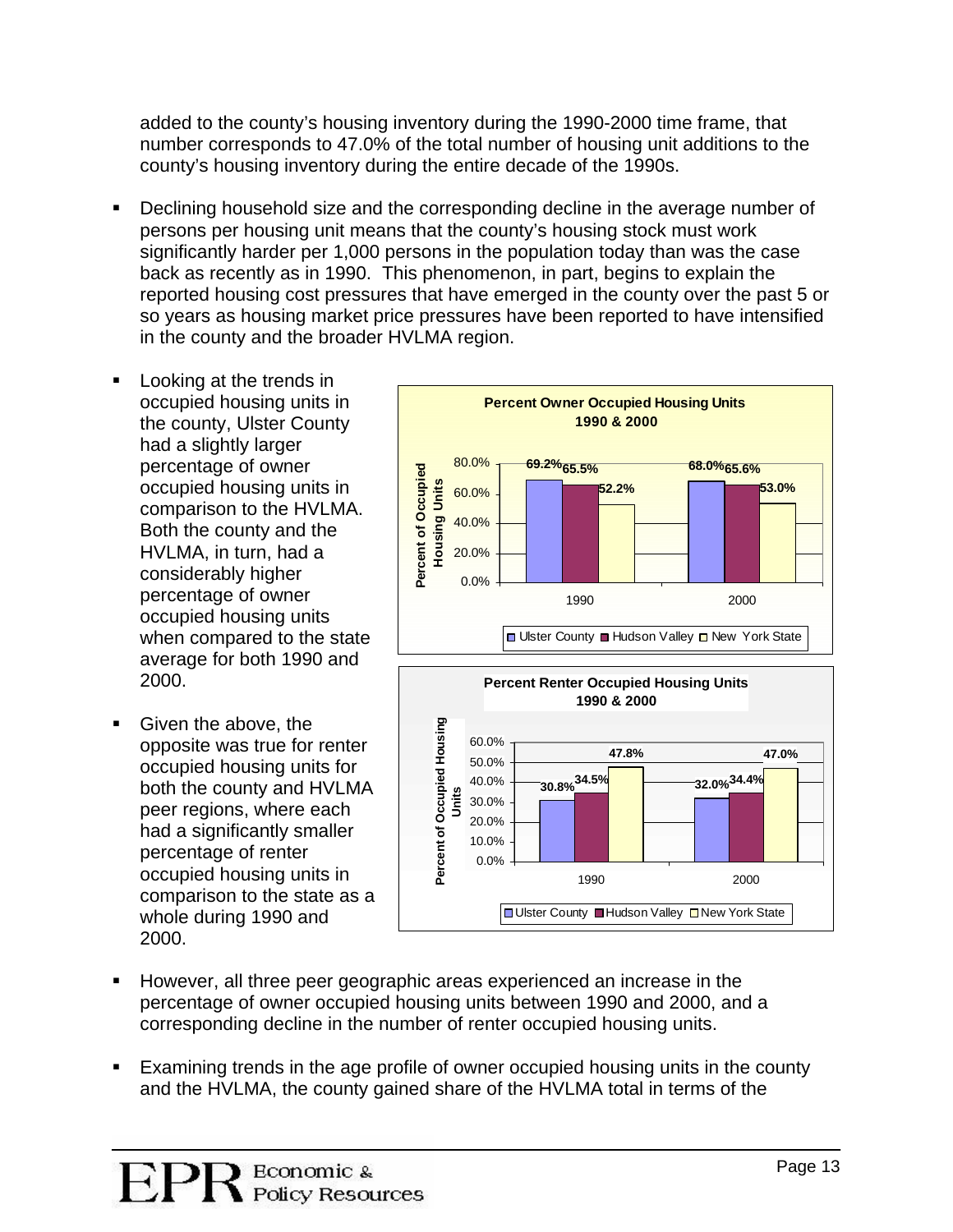

percentage of owner occupied housing units with households between the ages 45- 64 over the 1990 to 2000 time period, while losing sharing the 25-34 and over 75 age categories.



 Even as Ulster **County** experienced a reduction in the percentage of renter occupied housing units, the **County** gained share of Hudson Valley renter occupied housing units in almost all age categories excluding 2 5- 44 year old householder s over the same time period.

**Reflecting** the difficult economic adjustments

owner occupied housing units experienced a -2.1% change in the median value over at major regional employers during the 1990s, the median value of Ulster County's the 1990 to 2000 period. In contrast, both the HVLMA (at +1.1% change over the period) and the state as a whole (at +13.2% change over the period) experienced significant value increases across the 1990-2000 decade or over the same time period.

 With respect to the median value of owner occupied housing units, the median values of owner units in the county continued to lag behind both the HVLMA and state as a whole in 2000. The 2000 median value for owner occupied housing units for the county, the HVLMA and the state was \$111,500, \$150,800, and \$147,600,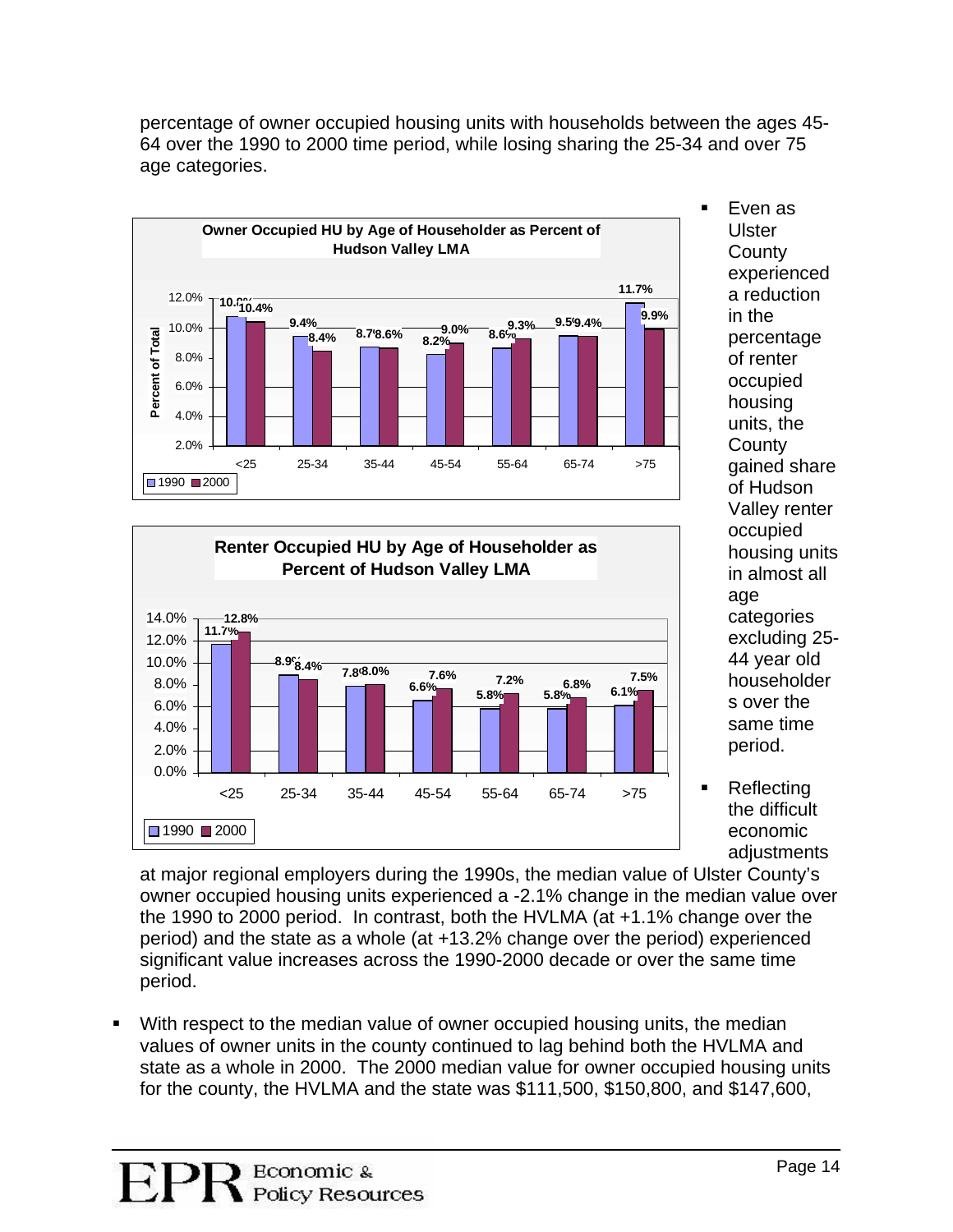respectively. As a result, the county's median value of owner occupied housing units was a significant 26.1% below that of the median value of owner units in the HVLMA and a still significant 24.5% below that of the median value of owner units statewide.

## **E. Initial Evidence of Growing Housing Cost Stress in the County**

 Following on the above analysis backdrop, this section reviews data from the 1990 and 2000 Censuses in order to take an initial snapshot of the 1990s trend in housing costs in the county for both owner and renter housing costs. This analysis examines trends in housing cost pressures using trends in owner and renter households that were reported in each Census to have been paying more than 30% of their household income on housing costs in the calendar year preceding the Censuses (that is calendar years 1989 and 1999). That 30% of household income benchmark is consistent with national and state level burden thresholds that are indicative of the potential for housing cost stress—even though this indicator has limitations such as for those households in the county where occupants were in retirement and/or had accumulated substantial levels of savings-wealth. Nevertheless, households paying more than 30% of their household income on housing costs (such as rent and utilities for renter households; or for mortgage payments, utilities, taxes, and





insurance costs for owners) ar e generally thought to be experien cing serious financial stress. At worst, those households are considered potentially "at risk " for not being able to afford their home over the longer term.

 The two graphs at left highlight the situation where all categories except owner housing cost owner housing cost indicators worsened significantly over the 1989-1999 time period in all household income for the Less Than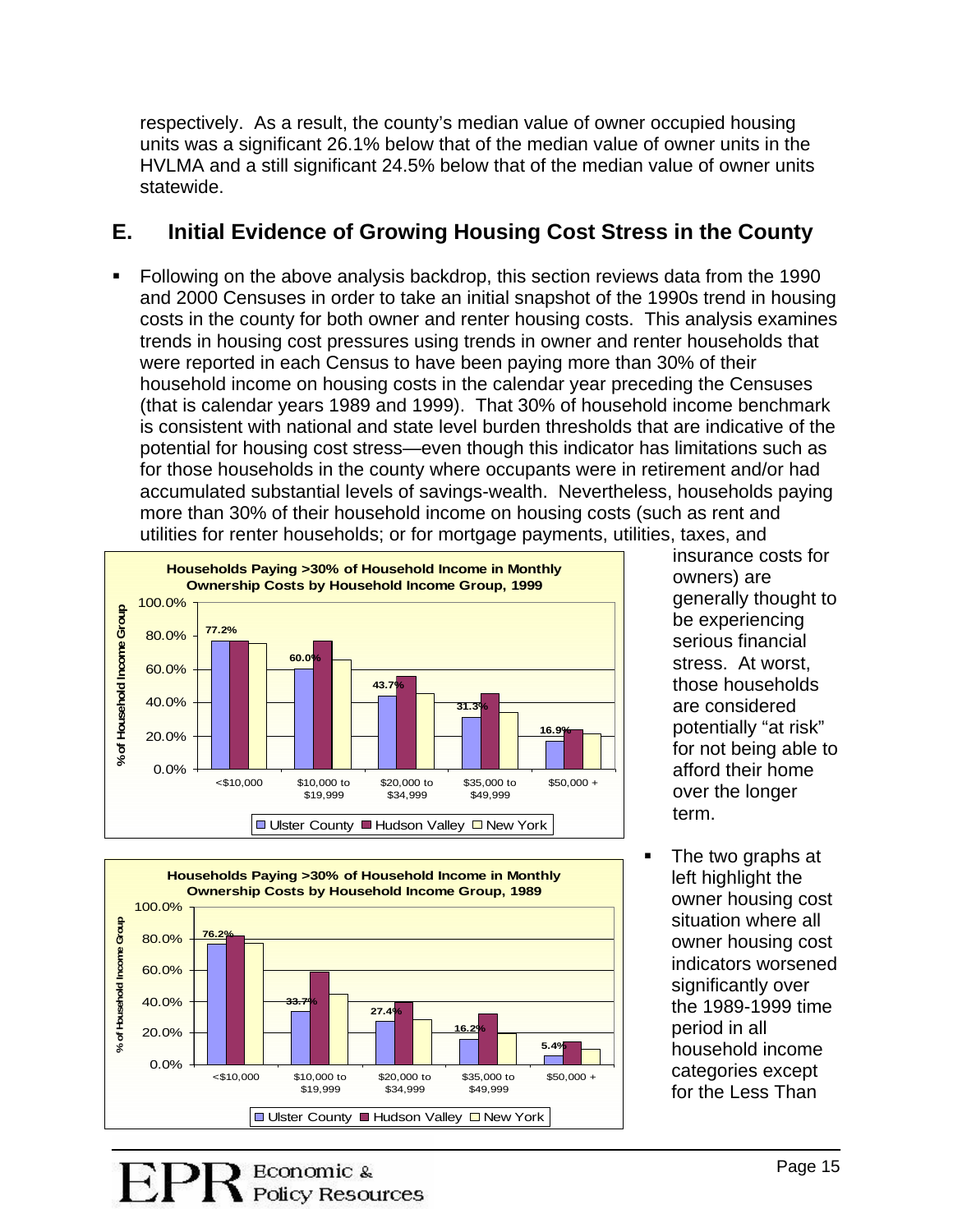\$10,000 in Household Income category for the three peer geographic regions. Between the 1989 and 1999 calendar years, the percentage of households report ed to have spent greater than 30% of their household income in 1999 actually d eclined versus the 1989 period for both the HVLMA and the state overall. For the county , this Less Than \$10,000 in Household Income category experienced only a relatively small one percentage point increase in the percentage of households who reported to have spent more than 30% of there household income on housing costs over the 1989-1999 period. There were significant declines in the absolute number of households reporting housing cost stress in all household income categories in all three peer geographic regions over the decade long time frame.

The final two graphs below highlight the housing cost stress indicators for renter . households over the 1989-1999 period. During the period, reported housing cost stress increased significantly in 12 of 15 total household income categories for the three peer geographic regions. Only the Less than \$10,000 Household income





HVLMA and the state somewhat-with small declines in the households reporting 0.2 percentage point percentage of renter \$50,000 Household households in 1989 households in this County and Dutchess categories for the as a whole actually improved number of housing cost stress during the period. The third category was the very small increase in the households reporting housing cost stress in the Greater than Income category for the county (from 0.5% of the to 0.7% of category in 1999). Even so, it is worth noting that only two counties in the HVLMA—Ulster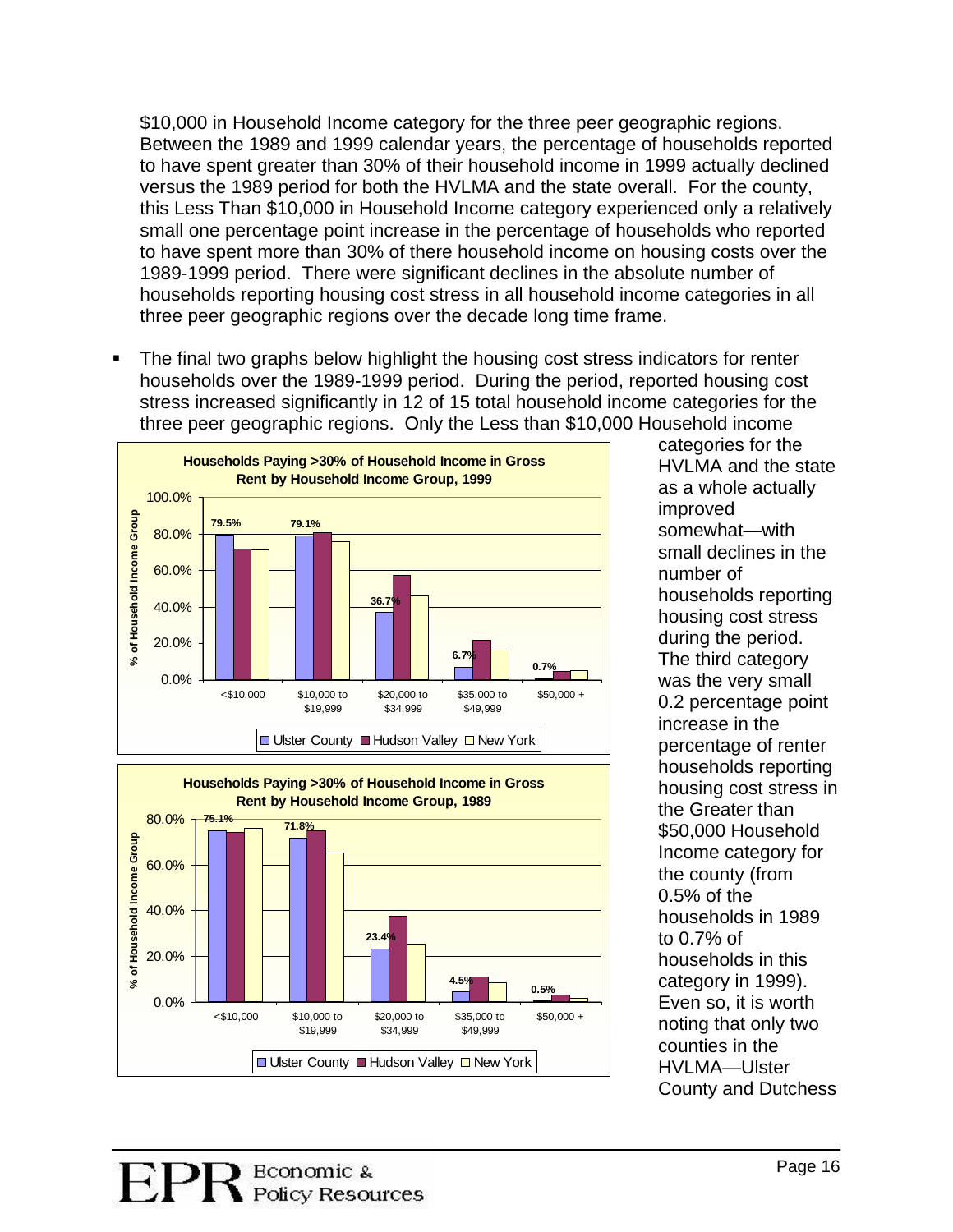County—experienced an increase in the total number of renter households reported to be experiencing housing cost stress over the decade of the 1990s.

- These results show particularly sharp increases in owner housing cost stress in the household income category in 1989 to 45.7% of the households in this category in category in 1999). The county also experienced a over three-fold increase in owner . \$20,000 to \$34,999 household income groups for both the county (from 27.4% of the households in 1989 to 43.7% of the total in 1999) and the state as a whole (from 28.7% of total households in 1989 to 45.6% of total households in this category in 1999). Similarly, reported owner housing cost stress also jumped in the \$35,000 to \$49,999 household income category for the county (almost doubling from 16.2% of the households in this category in 1989 to 31.3% of the households in this income category in 1999), in the HVLMA (from 32.2% of the total households in this 1999), and for the state as a whole (from 19.9% of the households in this household income category in 1989 to 34.0% of the households in this household income housing cost stress in the Over \$50,000 Household Income category over the 1989- 1999 time frame, rising from 5.4% of the households to 16.9% of the total households by the end of the 10 year time frame.
- In the renter category, the sharpest rates of increase in housing cost stress occurred Household Income categories. Reported renter housing cost stress nearly doubled noting that the level of renter housing cost stress in the HVLMA and the state as a . in the \$20,000 to \$35,999 Household Income and the \$35,000 to \$49,999 over the 1989-1999 period in the HVLMA and for the state as a whole, while the county experienced a proportionally lower rate of increase in housing cost stress from 4.5% of its households in 1989 to 6.7% of the total in 1999 (It is also worth whole were more than 3 times higher than the county in 1999 for renter households in the \$35,000 to \$49,999 Household Income category).
- **Although the level of housing cost stress in the Less than \$10,000 Household** category seem to indicate that programs for low income households may have made Income category is high—at over 70% of the households in the county over the 1989-1999 period—the relatively more favorable trend statistics in this income a positive contribution to improving housing affordability over the 1989-1999 period even though there is obviously much more housing cost stress to address.

#### **. Median Age of the Housing Stock F**

■ According to the April 1, 2000 Census, Ulster County's median year built of housing stock was 1959, the second oldest in the HV LMA, but 5 years **edian Year Built of Housing Stock; Hudson Valley LMA, New York M** Community Year Community Year Dutchess County 1965 Putnam County 1964 Westchester County 1954 Sullivan County 1964 Orange County 1966 Ulster County 1959 Rockland County 1967 New York State 1954 2000 Census

As Prepared by Economic & Policy Resources, Inc.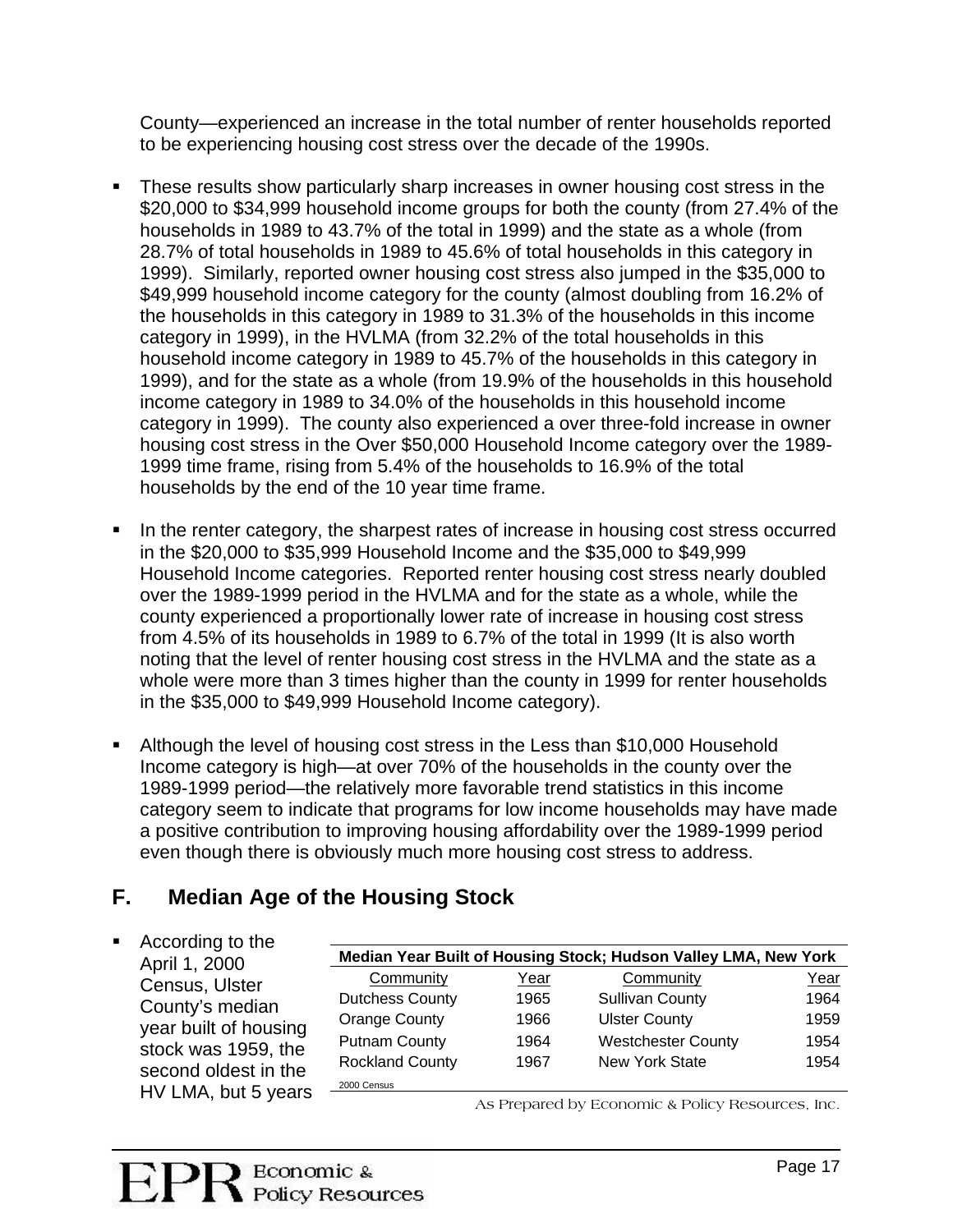younger than the average year-built for the state as a whole. Westchester County's median year-built of 195 4 was the oldest in the HVLMA and equal to the state yearbuilt median.

## **G. Evidence of Housing Cost Stress Among Sample Communities in the County**

As part of this study, an analysis of Census data for 7 Ulster County municipalities was und ertaken. Changes in owner and renter housing cost stress were calculated from 1990 and 2000 census data (which correspond to the years 1989 and 1999 respectively. This section of the analysis describes those changes. The 7 sample communities included in this analysis were: (1) the City of Kingston, (2) the Town of Marlborough, (3) the Town of New Paltz, (4) the Town of Saugerties, (5) the Town of Ulster, (6) the Town of Shawangunk, and (7) Town of Woodstock.

# **: 1. Overview of Owner Housing Cost Stress in Sample Communities**

## **a. Owner Housing Cost Stress in the City of Kingston**

\$10,000 to \$19,999 household income category. Although, the **In 1999, Census data indicates** that the bottom two household income categories experienced the highest levels of housing cost stress—at 72.9% of all households in the less than \$10,000 category and a total of 80.4% of all households in the percentage of households experiencing housing cost stress declined slightly over the 1989-1999 period, the



\$19,999 category rose significantly from just under a third (32.7%) of the households in 1989 to slightly more than 80% (80.4%) in 1999. percentage of households experiencing housing cost stress in the \$10,000 to

. housing cost stress across the 1990s was most significant in the \$50,000 and Higher household income category—where the percentage of stressed households rose The data show that all 3 of the City's upper household income categories experienced significant increases in owner housing cost stress across the 1990s, even though all categories were well below the 40% level. The increase in owner from just 0.5% to 10.5% of total households.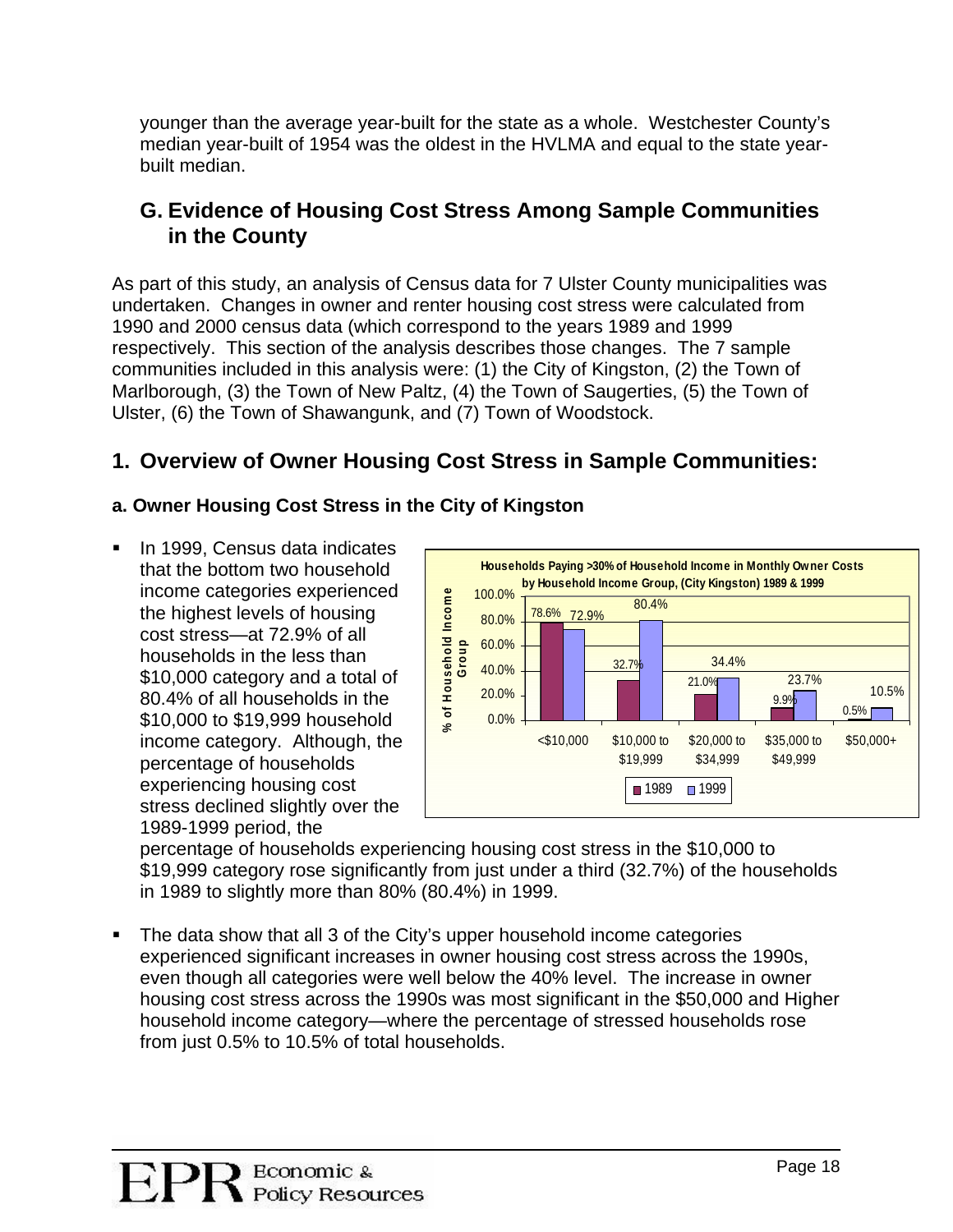### **b. O wner Housing Cost Stress in the Town of Marborough**

In 1999, census data showed that nearly all of the households with household the Town of Marlborough cost stress in 2000 (at 92.9% of the total). This represented an points in the percentage of households in this household . income of Less than \$10,000 in experienced owner housing increase of 29 percentage owner housing cost stressed households from 1989, when just under 2/3 of the owner



income category that were experiencing owner housing cost at that point in time.

- If ln the Greater than \$10,000 to \$19,999 in household income category, there was a significant worsening in owner housing cost stress. Back in 1989, only  $\frac{1}{4}$  (or 25.0%) of the households in this category were experiencing housing cost stress in the Town of Marlborough. By 1999, this housing cost stressed percentage had risen to 56.4% of the total households in this category. Similar and large increases in the percentage of households that were experiencing owner housing cost stress over the 1989-1999 period also occurred in the Greater than \$35,000 but Less Than \$49,999 in household income category and in the Greater than \$50,000 in household income and up category.
- Only the Greater than \$20,000 to \$34,999 household income category experienced cost stress between 1989 (at 37.2% of the total) and 1999 (at 36.6% of the total) in a slight improvement in the percentage of households experiencing owner housing the Town.

#### **. Owner Housing Cost Stress in the Town of New Paltz c**

New Paltz (the exception being the \$50,000+ in household income category) had levels of owner housing cost stress that exceeded 50% of all households in In 1999, 4 of 5 income categories in the Town of **Households Paying >30% of Household Income in Monthly Owner Costs by Household Income Group, (New Paltz Town) 1989 & 1999 Household Income Group** 85.7% 41.7% 39.8% 29.4% 2.5% 55.5% 25.0%  $68.8\%$  68.8% 74.2%  $0.0\%$ 20.0% 40.0% 60.0% 80.0% 100.0% <\$10,000 \$10,000 to \$20,000 to \$35,000 to \$19,999 \$34,999 \$49,999 **EXECUTE 100.0%**<br> **EXECUTE BO.00%**<br> **EXECUTE DESCRIPS**<br> **EXECUTE DESCRIPS**<br> **EXECUTE DESCRIPS**<br> **EXECUTE DESCRIPS**<br> **EXECUTE DESCRIPS**<br> **EXECUTE DESCRIPS**<br> **EXECUTE DESCRIPS**<br> **EXECUTE DESCRIPS**<br> **EXECUTE DESCRIPS**<br> **EXEC**  $1989 \square 1999$ each household income category. However, although the less than

.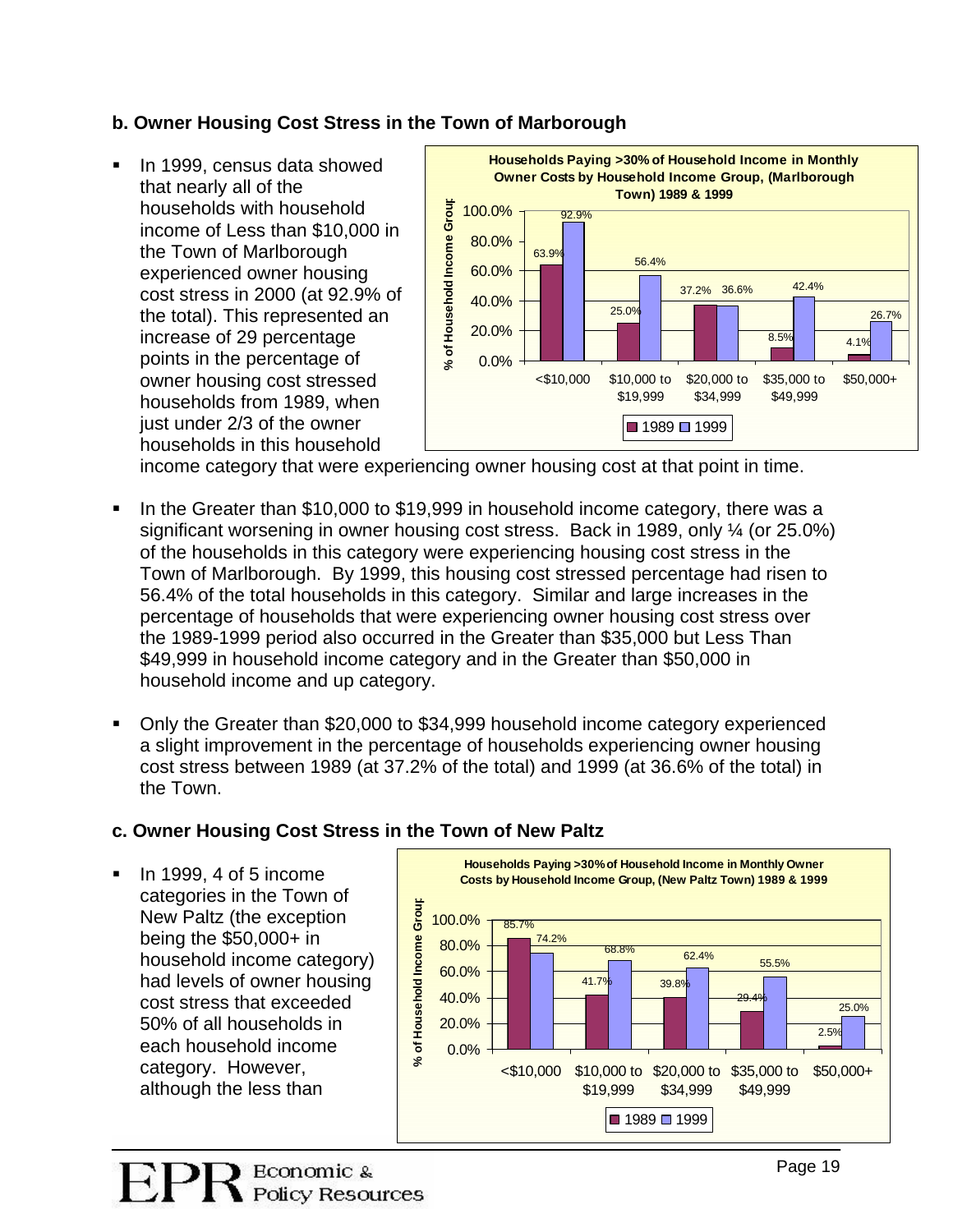\$10,000 household income category had just under ¾ of its households experiencing owner housing cost stress in 1999, this percentage represented a decline of 11.5 percentage points from 1989 (corresponding to 85.7% in 1989 and 74.2% in 1999). Even so, with nearly  $\frac{3}{4}$  of the households in that category remain "stressed" (at 74.2% of the total in 1999), and the lower percentage in 1999 represents a smaller percentage of more households overall in this category—r ather than a decline in the overall number of households that were "owner housing cost stressed."

**Looking at the other 4 household income categories in the Town of New Paltz, the** level of owner housing cost stress in 1999 was in each case significantly higher than percentage points) occurred in the \$35,000 to \$49,999 household income category. In the \$50,000 and Higher household income category, the 1989-1999 increase in the level experienced in 1989. In the category with household income between \$10,000 and \$19,999, the level of owner housing cost stress increased by 27.1 percentage points. As similar increase of over 25 percentage points (+26.1 households experiencing owner housing cost stress still exceeded 20 percentage points (at +22.5 percentage points or from 2.5% of total households in that category in 1989 to 25.0% of the total in 1999).

### **d. O wn of Saugerties wner Housing Cost Stress in the To**

all income categories in the the level of owner housing points (or from to 82.4% of the ■ Census data also indicate that Town of Saugerties experienced an increase in cost stress over the 1989 to 1999 period. The largest percentage point increase in owner housing cost stress occurred in the \$10,000 to \$19,999 household income category at 49.6 percentage



total in 1989 and 87.5% of the total in 1999). The smallest percentage point increase occurred in the less than  $$10,000$  household income category at  $+6.4$ percentage points (or from 76.0% in 1989 to 82.4% in 1999). This was followed very closely by the greater than \$50,000 household income category which experienced a 7.1 percentage point increase over the period (or from 1.6% of total households in 1989 to 8.7% of total households in 1999).

Significant increases in owner housing cost stress were experienced in both the \$20,000 to \$34,999 and the \$35,000 to \$49,999 household income categories over the 1989 to 1999 period, at +15.8 percentage points and +12.8 percentage points respectively.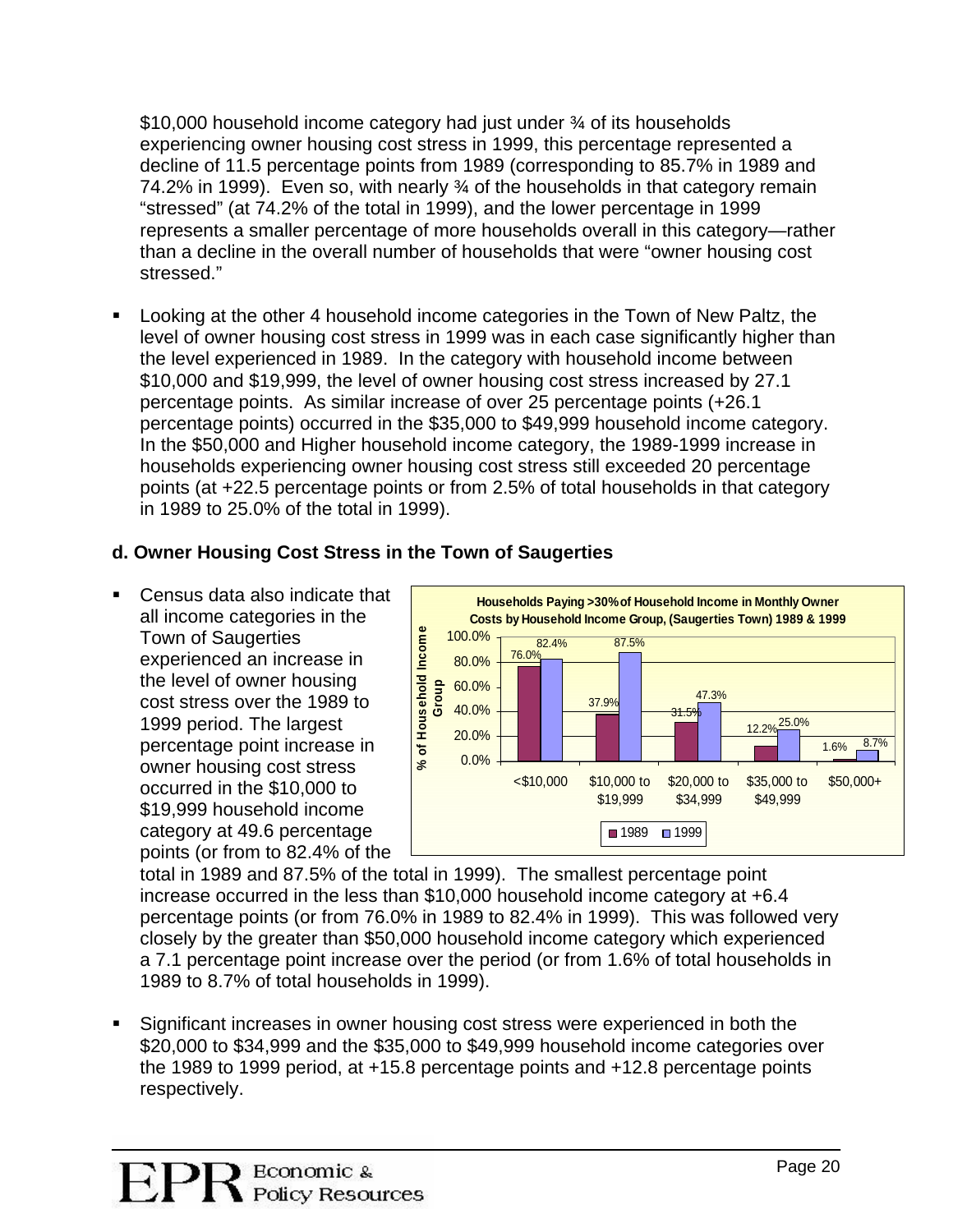• These across the board higher levels of cost owner housing stress in all household income categories also corresponded to significant increases in the total number of households in each household income category—indicating that the absolute number of owner housing cost stressed households experienced a significant increase In the Town as well.

#### **. Owner Housing Cost Stress in the Town of Ulster e**

household income category of less than \$10,000 in household 1989 to 1999 period from 1999. At 86.0% of total households in owner housing cost stress for the category, the In the Town of Ulster, the income experienced a significant decline over the 86.0% of total households in 1989 to 76.5% of total households in the Town in level of owner housing cost



stress in this lowest household in come category remained very high.

- All other major household income categories experienced significant increases in owner housing cost stress in the Town over the 1989-1999 period. The 1989-1999 21.2% of total households in 1989 to 72.9% of total households in 1999) to a low of 4.8 percentage points in the Greater than \$50,000 in household income category (or increases in owner housing cost stress ranged from a high of over 50 percentage points in the \$10,000 to \$19,999 household income category (or from a total of from 2.6% of total households in 1989 to 7.4% of total households in 1999).
- . dramatic increase in owner housing cost stress than the \$10,000-\$19,999 household income category. For the \$20,000-\$34,999 category, the increase in owner housing The other 2 household income categories experienced a significant, but less cost stress was 18.5 percentage points (or from 19.8% of the total households in this category in 1989 to 38.3% of total households in this income category in 1999). The \$35,000to \$49,999 in household income category experienced a 17.4 percentage point increase over the period (or from 11.4% of total households in this household income category in 1989 to 29.8% of total households in this income category in 1999).
- These trends did not necessary result in an increase in the total number of owner housing cost burdened households in the Town (or a decline in the number of owner housing cost stressed households in the Less than \$10,000 in household income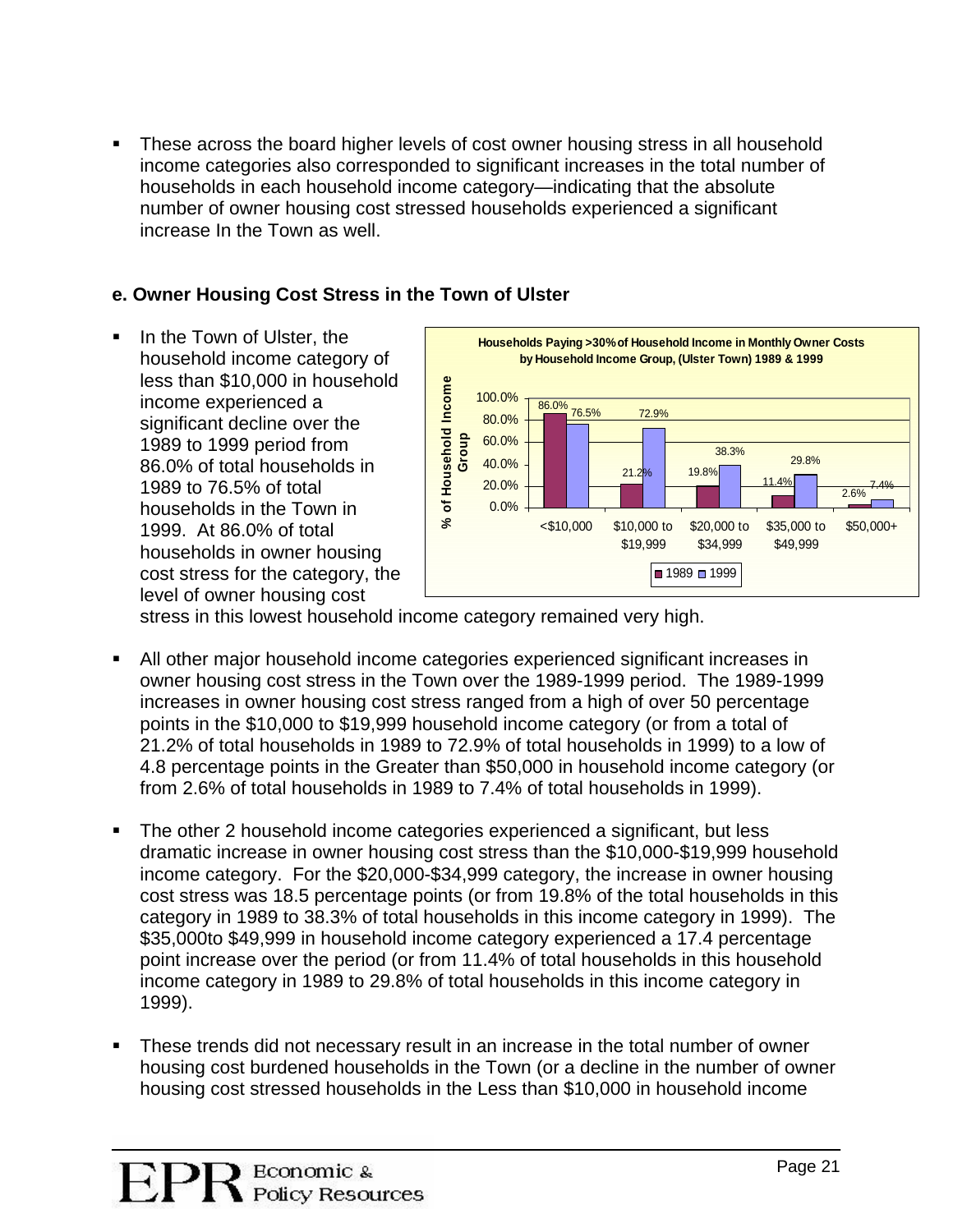category), since the total number of households in all owner categories in the Town declined over the 1989-1999 period.

## **f. Owner Housing Cost Stress in the Town of Shawangunk**

Owner housing cost stress changes over the 1989-1999 period in the Town of Shawangunk followed the same general pattern as the Town of Ulster—a significant decline in the less than

housing cost stress in all other categories. However, the decline in owner housing \$10,000 in household income category and significant increases in cost stress in the Town of Shawangunk in the less than \$10,000 in household income category was more dramatic at -27.2 percentage points.



- All other household income categories in the Town of Shawangunk experienced significant increases in owner housing stress over the 1989 to 1999, with the largest percentage point increase in the \$10,000-\$19,999 in household income category—at 52.8 percentage points.
- In addition, all 3 middle household income categories, including the \$10,000 to \$19,999 in household income category; the \$20,000 to \$34,999 in household income category, and the \$35,000 to \$49,999 in household income category, had levels of owner housing cost stress that exceeded 50% of all households in those household income categories in 1999.
- **Lastly, even though the number of owners households in the Town declined across** all household income categories, this decline was not significant enough to off-set the large increases in the percentage of households that were owner housing cost stressed in 1999. This resulted in an increase in the absolute number of households that were housing cost stressed over the period.

### **g. O wner Housing Cost Stress in the Town of Woodstock**

The Town of Woodstock also experienced a significant -18.0 percentage point decline (to 56.0% of total households) in owner housing cost stress in the under \$10,000 in household income category over the 1989-1999 period as all other household income categories experienced a significant increase in housing cost . stress.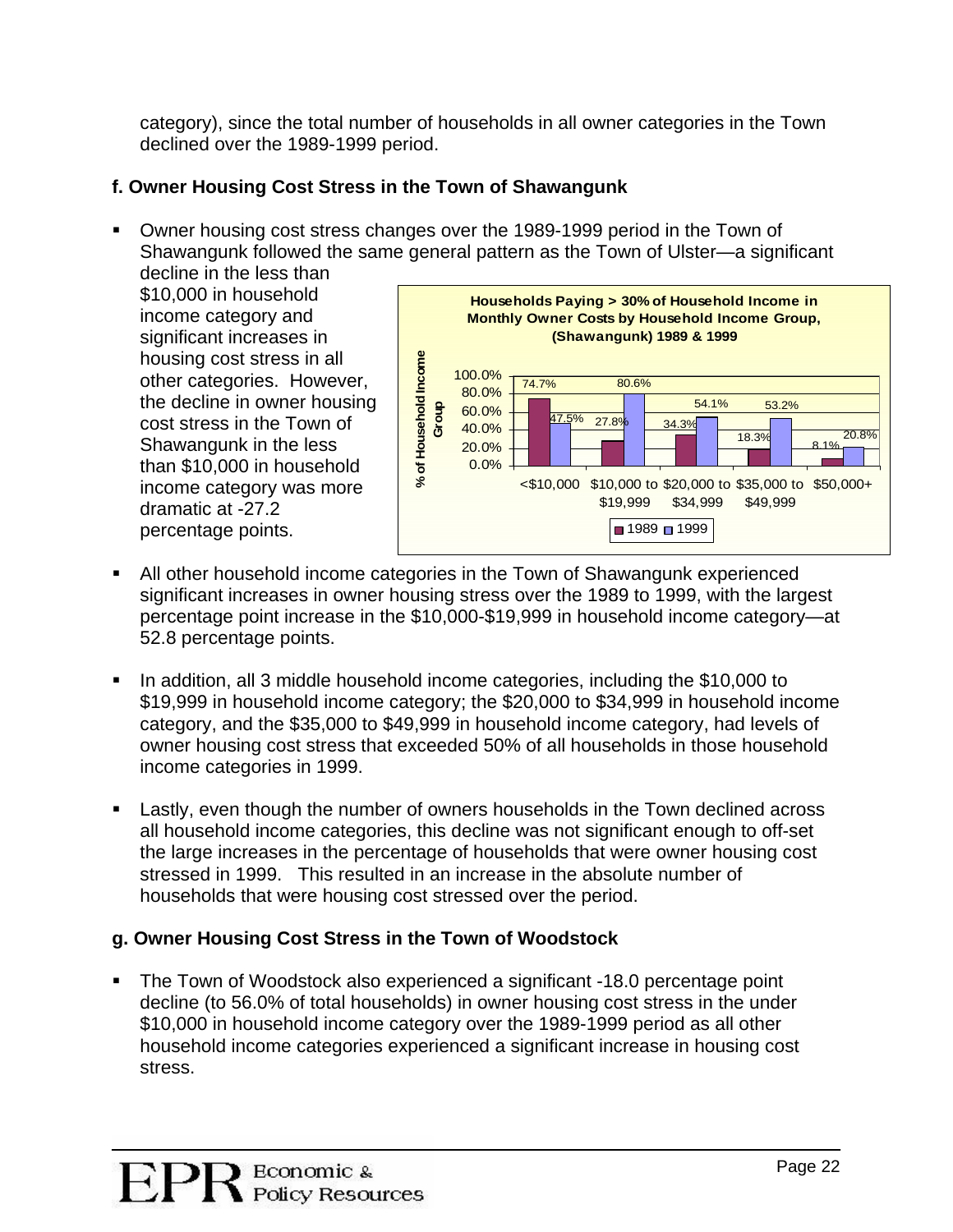. increase in owner housing cost stress was the \$10,000 to \$19,999 in household The household income category in the Town with the largest percentage point

income category at +35.3 income category, at +2.7 percent may have declined than 50% of households encounter high cost owner percentage points over the 1989 to 1999 period. The smallest percentage point increase in the Town occurred in the \$50,000 and higher household percentage points. The from 73.8% in 1989 to 56.0% in 1999, still more housing stress.



- The middle 2 household income categories also experienced higher levels of owner housing cost stress in 1999 relative to 1989—though less than the dramatic increase in the \$10,000 to \$19,999 household income category.
- . category over the 1989-1999 period also was accompanied by an 18.1% increase in the absolute number of owner households in the Town. Conversely, the 28.0 The 19.2 percentage point increase in the \$35,000 to \$49,999 household income percentage point increase over the 1989-1999 period in the \$20,000 to \$34,999 household income category occurred at the same time the number of owner households fell by 7.6%.

# **2. ties: Overview of Renter Housing Cost Stress in Sample Communi**

## **. Rental Housing Cost Stress in the City of Kingston a**

In 1999, all income **Households Paying >30% <sup>o</sup>** Kingston except in the experienced more housing cost stress in 1999 versus 0 to the Less than \$10,00 categories in the City of household income category of \$50,000+ 1989. The first and the second household income categories that correspond in household income category and the \$10,000

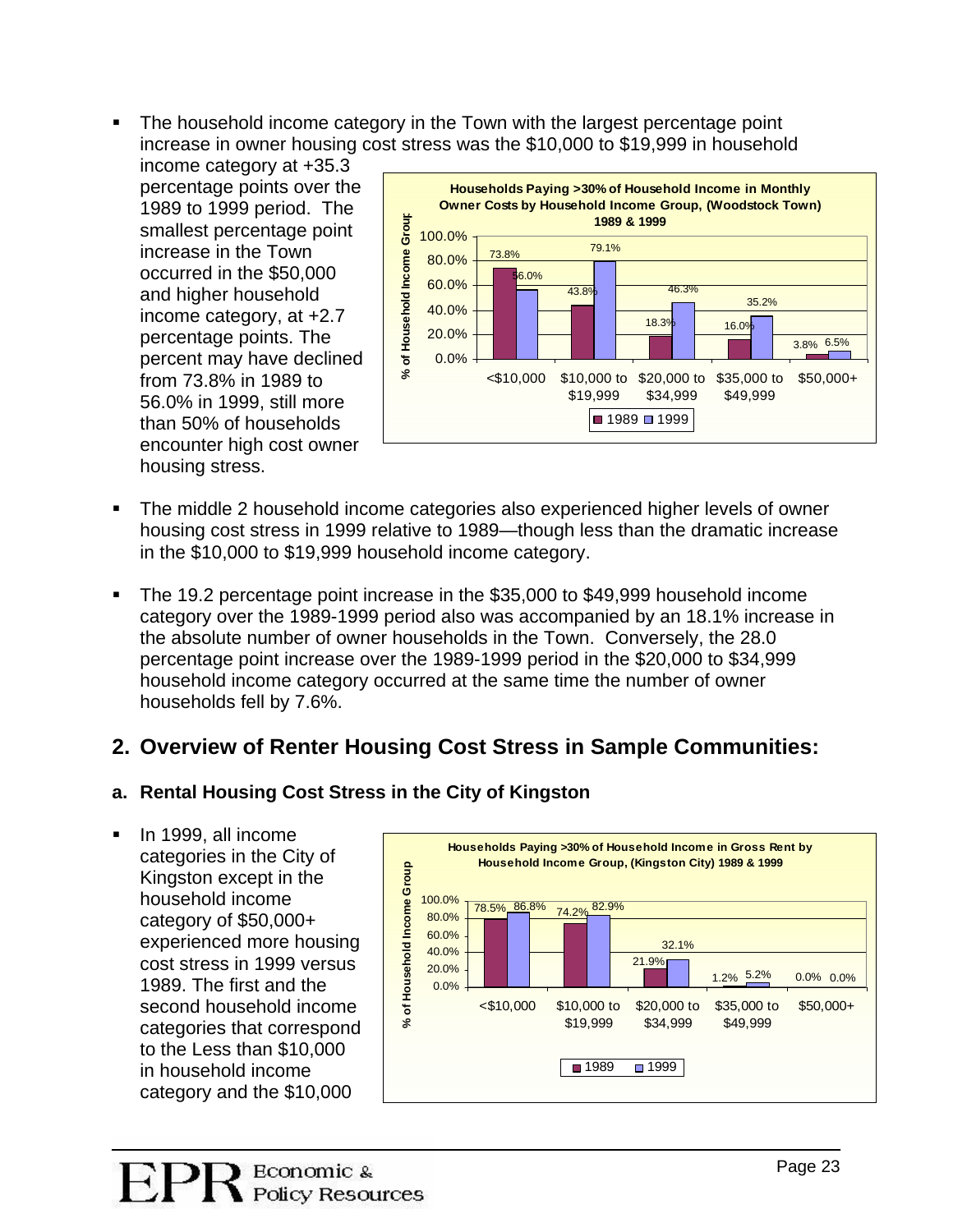to \$19,999 household income both experienced significant increases in renter cost stress and continue to have the highest levels of housing cost stress among all income categories, at 86.8% and 82.9% of all renter households, repsectively.

- The \$20,000 to \$34,999 household income category had the largest increase in the . percentage of households stressed between 1989 and 1999 (at +10.2 percentage points).
- The two income categories above \$35,000 in household income continued to be . largely unaffected by renter housing cost stress over the period.

## **Rental Housing Cost Stress in the Town of Marborough b.**

In 1999, the lowest household Marborough experienced a percentage points. In addition, 1999. In addition, the number than doubled from 41 in 1989 to income category of less than \$10,000 in the town of significant increase in renter housing cost stress between 1989 and 1999—at 25.1 more than 8 of every 10 households in this income category were "stressed" in of households actually more



110 in 1999 corresponding to 168.3% of increase.

- Two household income categories, the \$10,000 to \$19,999 and the \$35,000 to s \$49,999 categories, experienced significant declines in renter housing cost stres over the period. This decline also was accompanied by a significant increased in the number of households overall, so this reduction in renter housing cost stress was not the result of a large drop in the number of households overall—a positive development **Number of Owner Households for all income categories**
- The other two household income categories, the \$20,000 to \$34,999 and significant increases rental housing cost percentage points, respectively. This . the \$50,000+ category experienced stress, increasing by 8.1 and 7.7

|                  |      | 1989-1990 % |        |  |
|------------------|------|-------------|--------|--|
| Marlborough town | 1989 | 1999        | Change |  |

| Marlborough town      | 1989 | 1999 | Change   |
|-----------------------|------|------|----------|
| $<$ \$10,000          | 41   | 110  | 168.3%   |
| \$10,000 to \$19,999  | 146  | 201  | 37.7%    |
| \$20,000 to \$34,999  | 288  | 193  | $-33.0%$ |
| \$35,000 to \$49,999: | 152  | 207  | 36.2%    |
| $$50,000+$            | 107  | 156  | 45.8%    |
|                       |      |      |          |

occurred as the number of households the \$50,000+ category increased by 49 (or 45.8%) and the number of households in the \$20,000 to \$34,999 experienced a decline of 95 households or 33.0%.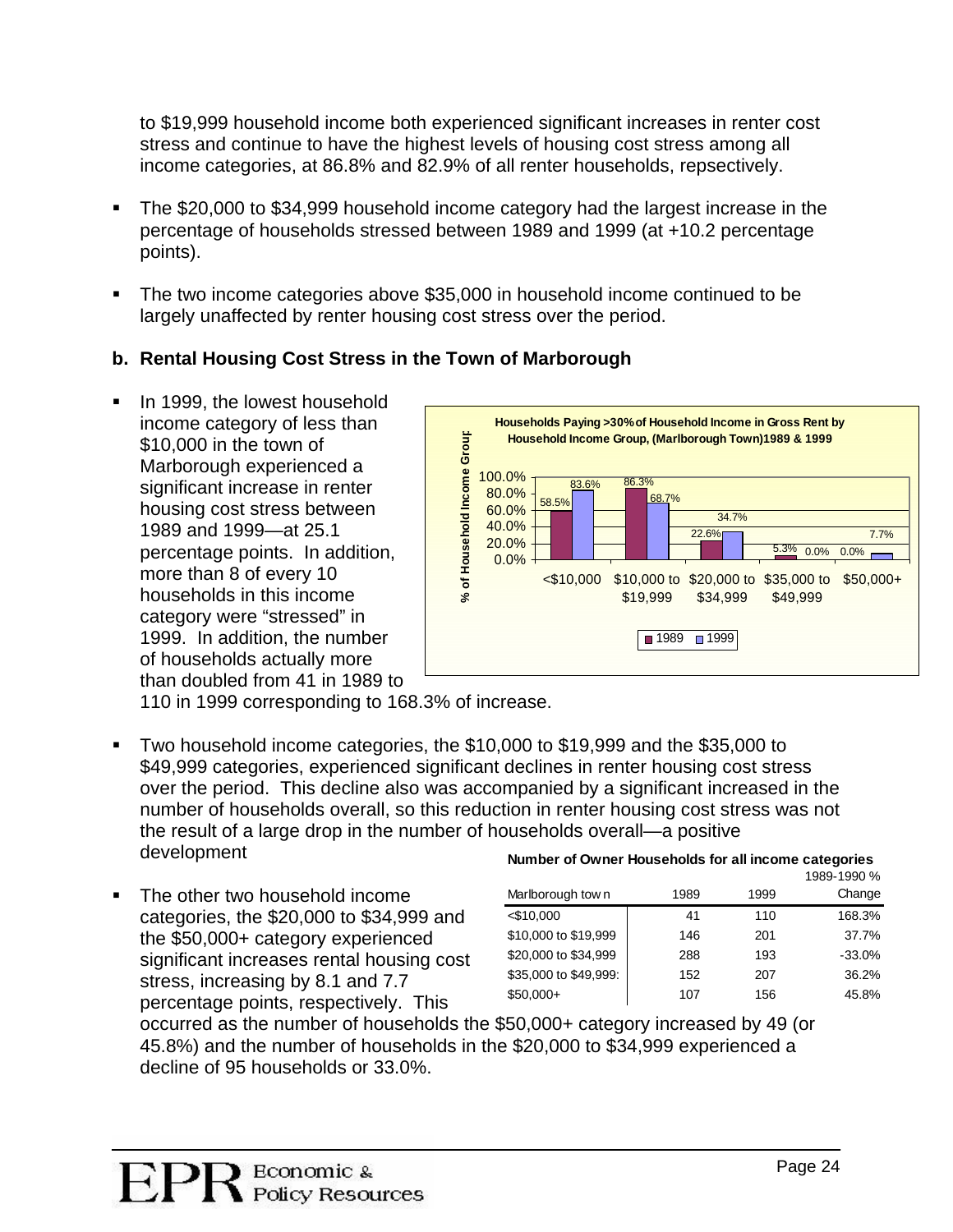## **c. Rental Housing Cost Stress in the Town of New Paltz**

In 1999, all income categories households. In 1999, the highest cost of rental housing stress. This category also was . except \$35,000 to \$49,999 and \$50,000+ household income categories had a level of housing cost stress than exceeded 45% of all cost stress was in the \$10,000 to \$19,999 household income category—with 82.1% of total households experiencing

the only household income category to experience an increase in rental housing cost stress over the 1989-199 period.

Rental housing cost stress declined in all . other household income categories with the \$50,000 in household income category declining to zero, despite



#### **Number of Owner Households for all income categories**

|                       |      |      | 1989-1990 % |
|-----------------------|------|------|-------------|
| New Paltz             | 1989 | 1999 | Change      |
| $<$ \$10,000          | 409  | 587  | 43.5%       |
| \$10,000 to \$19,999  | 363  | 420  | 15.7%       |
| \$20,000 to \$34,999  | 354  | 416  | 17.5%       |
| \$35,000 to \$49,999: | 177  | 249  | 40.7%       |
| $$50,000+$            | 110  | 195  | 77.3%       |

increases in the number of renter households overall across all household income categories. The 77.3% increase in households (corresponding to an increase of 85 households) during the 1989-1999 period was particularly significant in the \$50,000+ in household income category.

#### **. Rental Housing Cost Stress d in the Town of Saugerties**

The level of rental housing Saugerties increased in 4 of 6 experienced the highest cost . cost stress in the town of household income categories. household income categories of < than \$10,000 and \$10,000 to \$19,999 of rental housing stress rising from 79.2% in 1989 to 84.4% for the first household income category and from 61.2% to 80.5% for the second



household income category. Looking at the percent of households through all household income categories one can see a significant decline in household income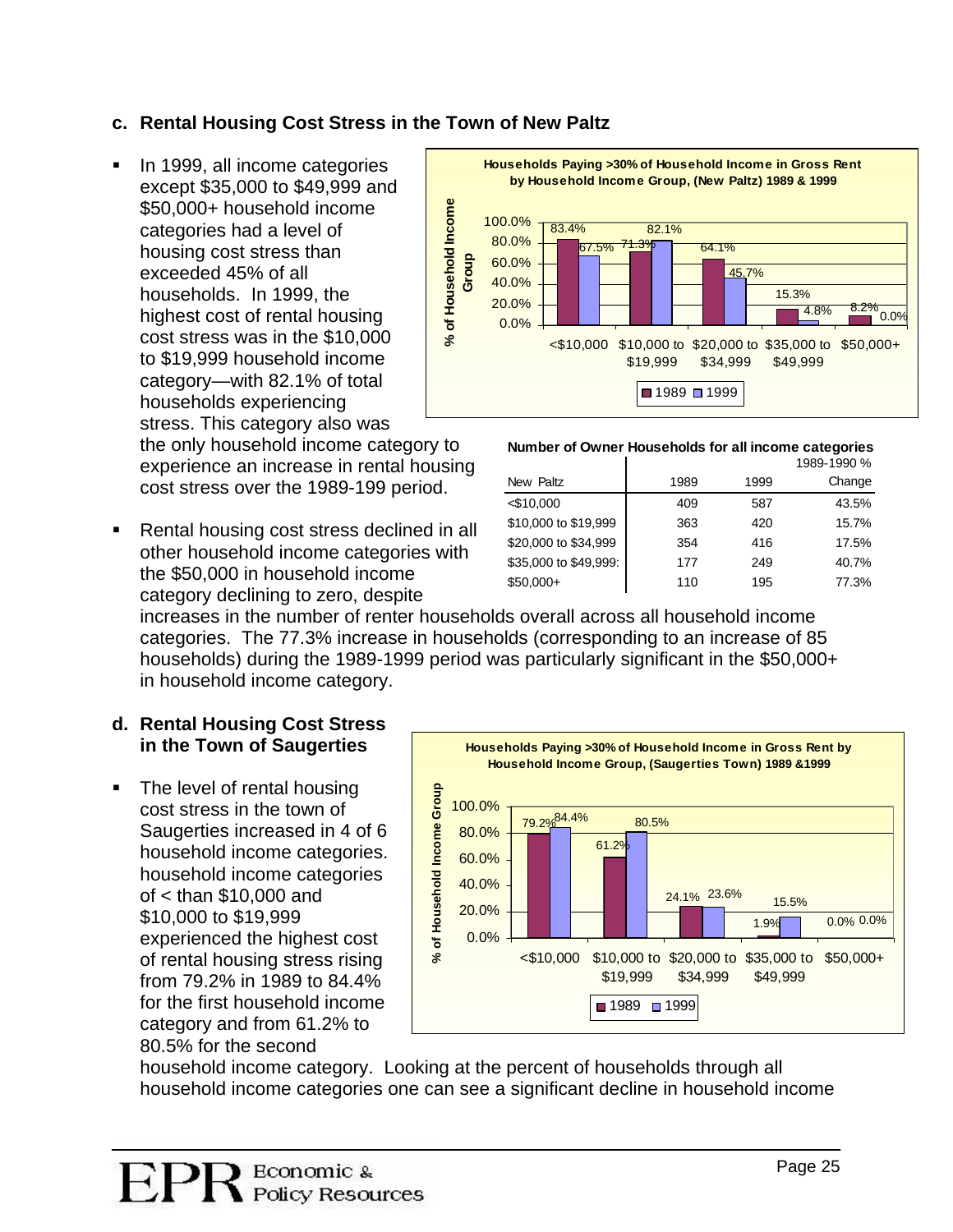categories of \$20,000 to \$34,999 by 17.3% and a dramatic increase in percent of households for \$50,000+ by 137.6% - the percent has more than doubled

## **e. Rental Housing Cost Stress in the Town of Ulster**

**IF In 1999, the town of Ulster** experienced more than 50% of stress for the household income categories of < than \$10,000 and \$10,000 to \$19,999. The experienced a dramatic decline high cost of rental housing first household income category has also experienced a significant percent household decline by 18.5%. The household income category of \$35,000 to \$49,999 has also in percent of households by



35.8%, although, the percent of high cost of rental housing stress experienced only a slight increase from 1.4% in 1989 to 3.9% in 1999. The rest of other household income categories have actually increased the percent of households in 1999 relative to the year of 1989. The highest household income category of \$50,000+ experienced an increase of percent of households by 19.3%.

## **f. Rental Housing Cost Stress in the Town of Shawangunk**

. In 1999, more than 90% of household income categories of < than \$10,000 and \$10,000 to \$19,999 in

the town of Shawangunk rental housing stress. h third and the fourt experienced high cost **p**However, interestingly enough the percent of households rose by 15.9% in the first household income category and 90.6% in the second household income category. The household income



categories of \$20,000 to \$34,999 and \$35,000 to \$49,999 experienced less than 45% of high cost rental housing stress, although, the percent of households declined significantly by 33.6% and 22.1%. The last household income category experienced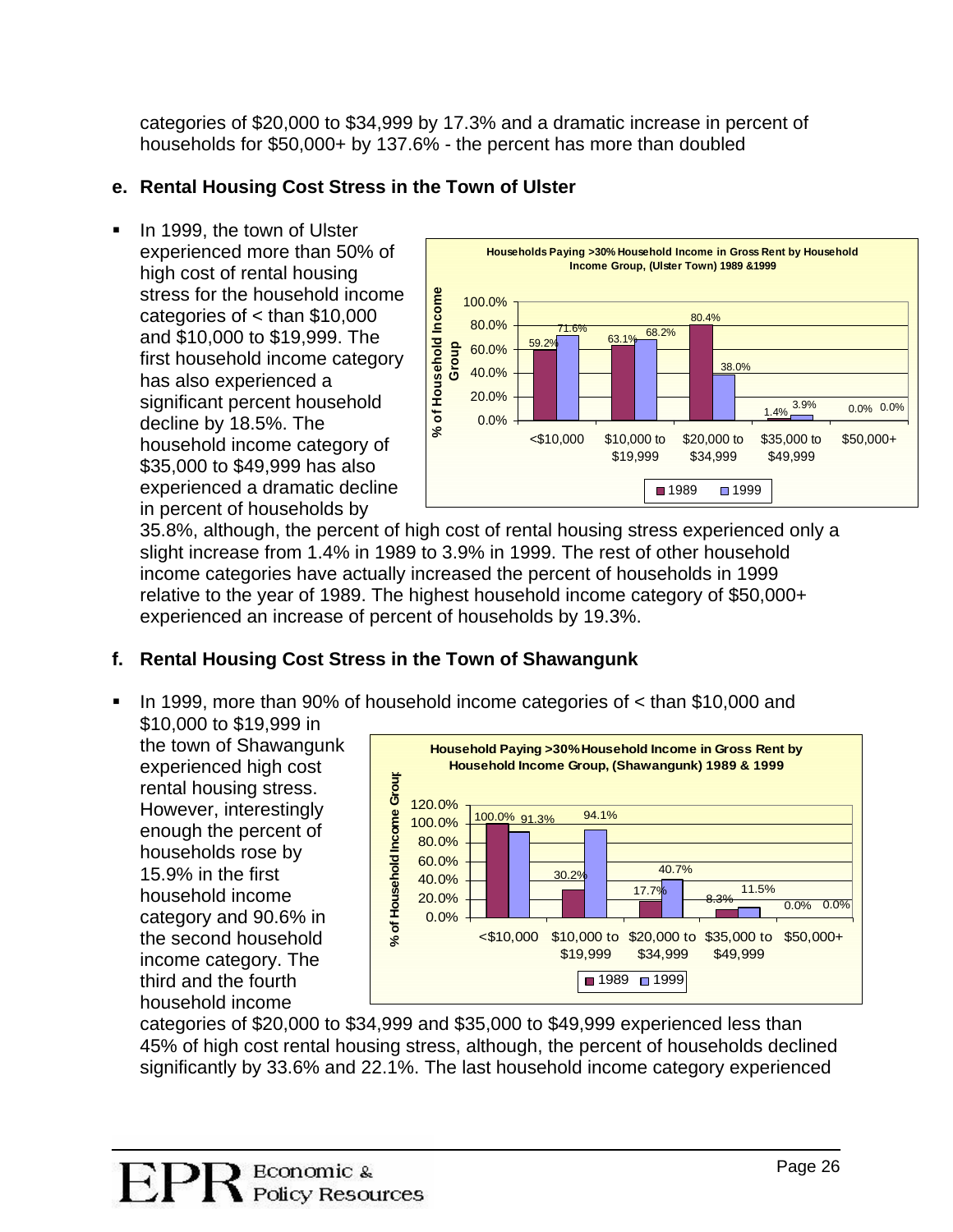<\$10,000 69 80 15.9% \$10,000 to \$19,999 53 101 90.6% \$20,000 to \$34,999 226 150 -33.6%  $$35,000$  to  $$49,999$   $145$  113 -22.1% \$50,000+ 75 178 137.3%

Change

Shaw angunk town 1989 1999

a dramatic increase in percent of households by 137% without any stress level on high cost of rental housing.

#### **g. Rental Housing Cost Stress in the Town of Woodstock**

In the town of Woodstock, the first household income  $\blacksquare$ category of < than \$10,000 stress in 1999 corresponding to 100% than except for \$50,000+ experienced relative higher in 1989 corresponding to 69.5%. All other household income categories in 1999 experienced more than 42% of high cost rental housing stress.



### **Co nclusion**

The study have showed that the majority of percent of high cost owner and rental housing stress fall under the household inco me categories of < than \$10,000 and \$10,000 to \$19,999. The percent of high cost owner and rental housing stress of other household income categories varies with less significance from town to town. Towns such as Marlborough, New Paltz, Wawarsing and Shawangunk have actually increased rental housing. In other towns however, the percent of households in the rental housing the percent of households in the first and second household income categories for have declined in 1999 due to a significant increase in the cost of owner housing stress. The household income categories of < than \$10,000 and \$10,000 to \$19,999 did not experienced any increase in percent of households in any of the listed towns above except the town of New Paltz. As years go by it becomes difficult for low income households to afford rental housing and extremely difficult to afford owner housing.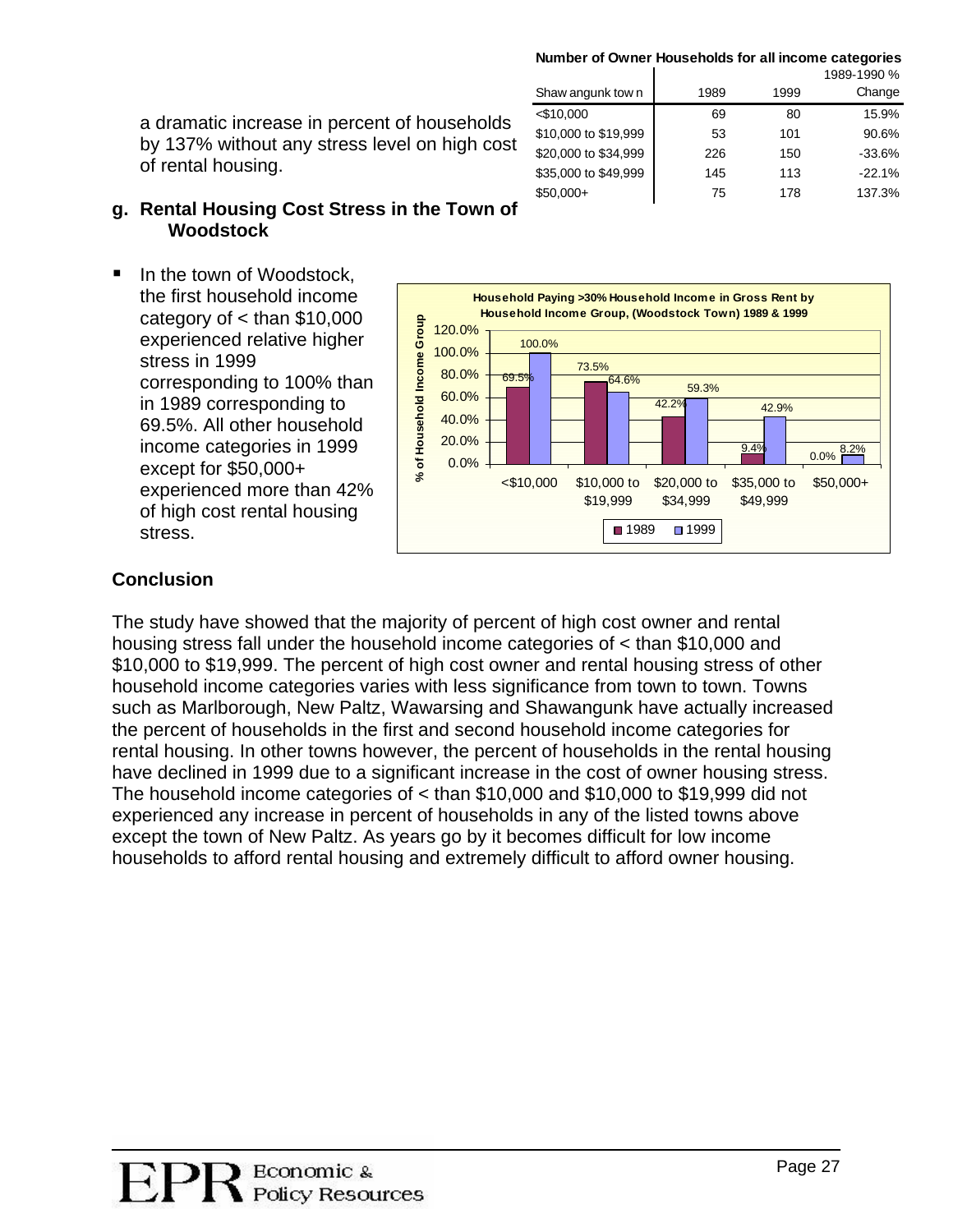|                          |           |           |           |           |           |           | Absolute Change |           | Annual Percent Change |           |
|--------------------------|-----------|-----------|-----------|-----------|-----------|-----------|-----------------|-----------|-----------------------|-----------|
| <b>Ulster County</b>     | 1990      | 1995      | 2000      | 2003      | 2008      | 2013      | 1990-2000       | 2000-2013 | 1990-2000             | 2000-2013 |
| Total Pop (000s)         | 166.049   | 172.362   | 177.891   | 181.111   | 186.734   | 186.734   | 11.84           | 8.84      | 0.69%                 | 0.37%     |
| 00-04                    | 11.743    | 11.617    | 9.668     | 9.127     | 9.045     | 9.045     | (2.08)          | (0.62)    | $-1.93%$              | $-0.51%$  |
| $05-19$                  | 31.854    | 34.255    | 36.385    | 36.703    | 37.004    | 37.004    | 4.53            | 0.62      | 1.34%                 | 0.13%     |
| 20-24                    | 12.407    | 10.803    | 10.852    | 12.738    | 13.700    | 13.700    | (1.56)          | 2.85      | $-1.33%$              | 1.81%     |
| 25-44                    | 55.864    | 55.436    | 52.907    | 51.071    | 48.103    | 48.103    | (2.96)          | (4.80)    | $-0.54%$              | $-0.73%$  |
| 45-65                    | 32.750    | 37.172    | 44.396    | 47.801    | 52.008    | 52.008    | 11.65           | 7.61      | 3.09%                 | 1.22%     |
| $65+$                    | 21.431    | 23.079    | 23.683    | 23.672    | 24.119    | 24.119    | 2.25            | 0.44      | 1.00%                 | 0.14%     |
| Households (000s)        | 61.084    | 64.393    | 67.555    | 68.792    | 71.551    | 74.476    | 6.471           | 6.92      | 1.01%                 | 0.75%     |
| <b>Hudson Valley LMA</b> |           |           |           |           |           |           |                 |           |                       |           |
| Total Pop (000s)         | 2,030.416 | 2,099.293 | 2,185.289 | 2,242.938 | 2,293.745 | 2,332.236 | 154.87          | 146.95    | 0.74%                 | 0.50%     |
| 00-04                    | 148.043   | 161.512   | 148.586   | 145.054   | 144.713   | 152.074   | 0.54            | 3.49      | 0.04%                 | 0.18%     |
| $05-19$                  | 395.692   | 429.612   | 464.818   | 480.308   | 485.231   | 475.864   | 69.13           | 11.05     | 1.62%                 | 0.18%     |
| 20-24                    | 147.435   | 122.423   | 120.083   | 137.877   | 149.757   | 166.173   | (27.35)         | 46.09     | $-2.03%$              | 2.53%     |
| 25-44                    | 665.040   | 664.758   | 655.851   | 638.570   | 602.693   | 598.839   | (9.19)          | (57.01)   | $-0.14%$              | $-0.70%$  |
| 45-65                    | 421.445   | 452.518   | 520.203   | 560.785   | 613.182   | 632.093   | 98.76           | 111.89    | 2.13%                 | 1.51%     |
| $65+$                    | 252.761   | 268.470   | 275.748   | 280.344   | 285.841   | 306.344   | 22.99           | 30.60     | 0.87%                 | 0.81%     |
| Households (000s)        | 711.019   | 739.114   | 774.163   | 794.438   | 819.023   | 843.470   | 63.144          | 69.31     | 0.85%                 | 0.66%     |

According to the projections shown above, the largest absolute change in number of households in Ulster County falls under the Age group 25-44 corresponding to an increase of 7.61 in 2000-2013 projection translating to an annual percent change of 1.22%. The second largest absolute change in number of households falls under the Age group 20-24 corresponding to an increase of 2.85 in 2000-2013 projection that translates to 1.81%. Conversely, the Age 25-24 is forecasted to have a number of households decline in absolute change at (4.80) that will translate to -0.73% of annual percent change over 2000-2013 year period. The second highest decline in number of households falls under the Age group of 00-04 corresponding to an absolute change of 0.62 that translates to -0.51% annual change.

In Hudson Valley the Age group of 20-24 as forecasted also will experience the largest increase in 2.53% over 2000-2013 year period that translates to 46.09 in absolute number change. The second largest increase falls under the age group 45-65 where the annual percent increase for households is expected to reach up to 1.51% translating to absolute change of 111.89 in the number of households. Conversely, the Age group of 25-44 in Hudson Valley, just like in Ulster County is expected to have a decline in annual percent of households by -0.70% translating to (57.01) in absolute number change for 2000-2013 projection.